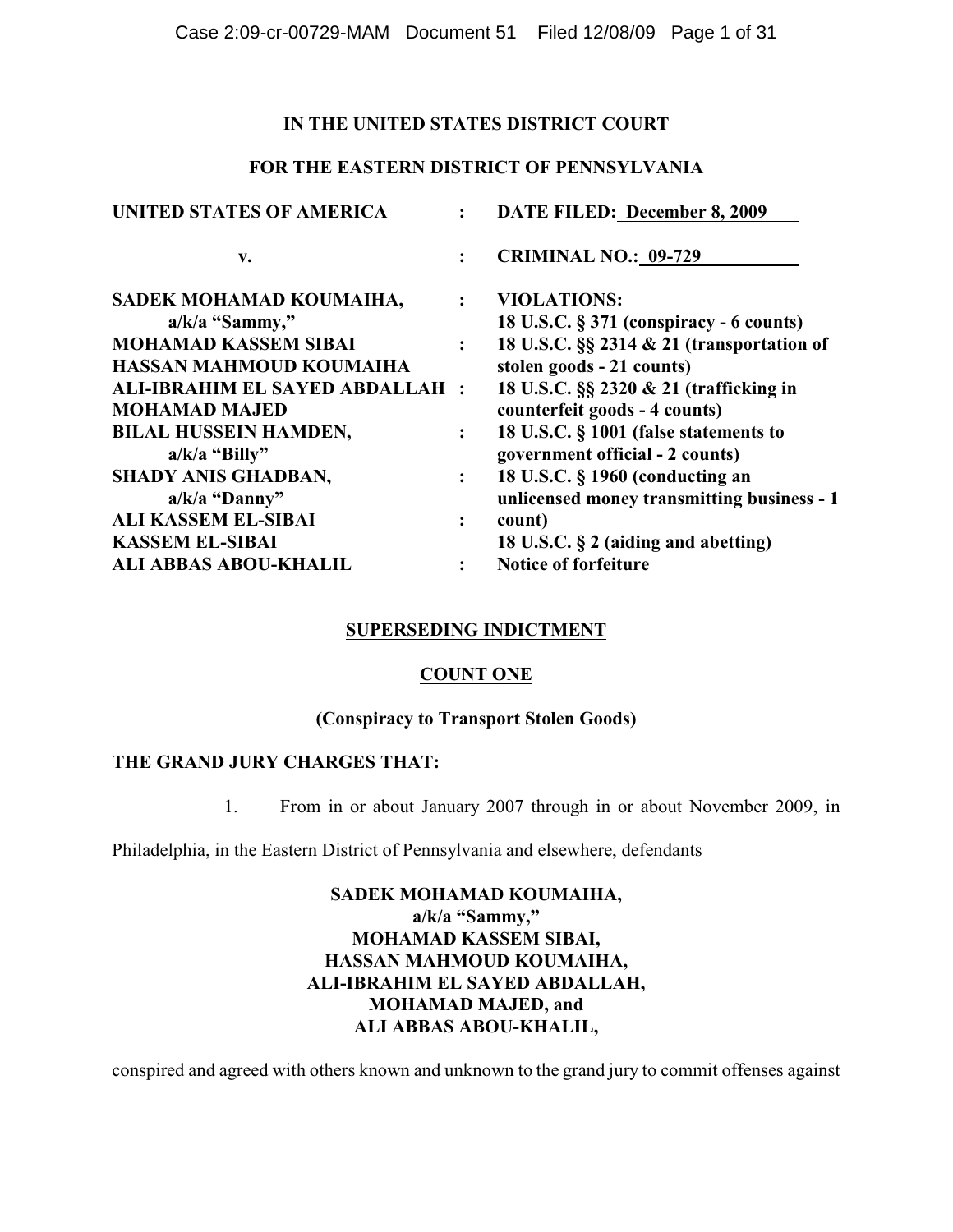the United States, that is, to transport in interstate and foreign commerce goods and merchandise with a value in excess of \$5,000, knowing the same to have been stolen, converted and taken by fraud, in violation of Title 18, United States Code, Sections 2314(a) and 21.

## **MANNER AND MEANS**

It was part of the conspiracy that:

 2. Defendants SADEK MOHAMAD KOUMAIHA, a/k/a "Sammy," MOHAMAD KASSEM SIBAI, HASSAN MAHMOUD KOUMAIHA, ALI-IBRAHIM EL SAYED ABDALLAH, MOHAMAD MAJED, and ALI ABBAS ABOU-KHALIL, and others known and unknown to the grand jury, participated in the purchase of hundreds of thousands of dollars worth of goods and merchandise from a law enforcement officer acting in an undercover capacity (the "UC"), namely, laptop computers, Sony PlayStation 2 systems, and cellular telephones (including various Tracfone and Boost models). The UC represented to the defendants that the goods and merchandise were stolen.

3. The defendants and others, known and unknown to the grand jury, purchased the purportedly stolen goods and merchandise from the UC in Philadelphia and thereafter caused the goods and merchandise to be transported out of Pennsylvania to designated destinations, including Michigan, New York, Dubai, Morocco, Lebanon, and Hong Kong. Prior to shipment overseas, the defendants and others, known and unknown to the grand jury, repackaged many of the Tracfone and Boost cellular telephones.

#### **OVERT ACTS**

In furtherance of this conspiracy, defendants SADEK MOHAMAD KOUMAIHA, a/k/a "Sammy," MOHAMAD KASSEM SIBAI, HASSAN MAHMOUD KOUMAIHA, ALI-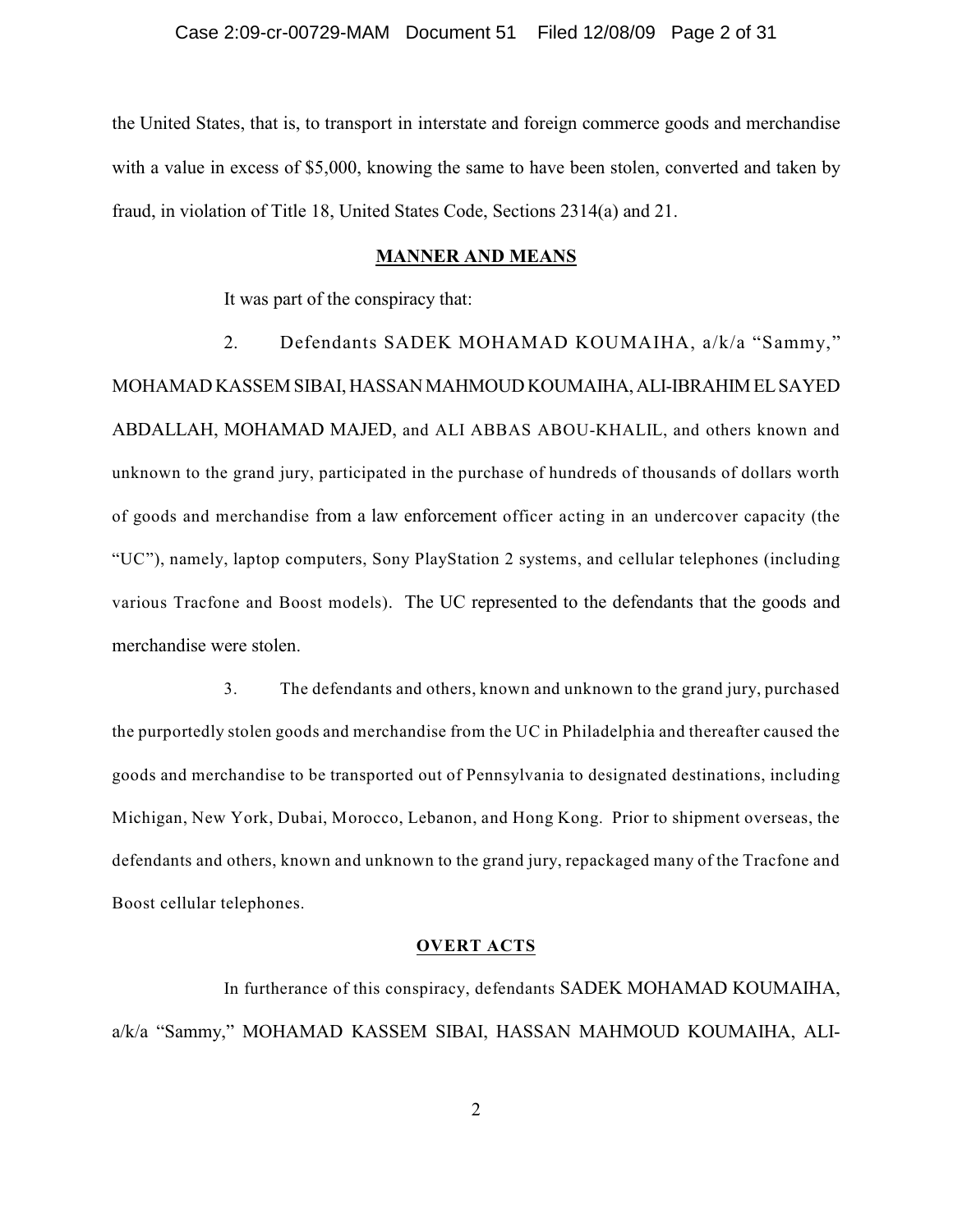### Case 2:09-cr-00729-MAM Document 51 Filed 12/08/09 Page 3 of 31

IBRAHIM EL SAYED ABDALLAH, MOHAMAD MAJED, and ALI ABBAS ABOU-KHALIL, and others known and unknown to the Grand Jury, committed the following overt acts in the Eastern District of Pennsylvania and elsewhere:

1. In or about January 2007, defendant SADEK MOHAMAD KOUMAIHA, a/k/a "Sammy," contacted the UC via telephone to discuss the purchase of purportedly stolen cellular telephones.

2. On or about February 1, 2007, defendants SADEK MOHAMAD KOUMAIHA, a/k/a "Sammy," and HASSAN MAHMOUD KOUMAIHA met the UC in Philadelphia and took possession of approximately 835 purportedly stolen cellular telephones.

3. On or about February 14, 2007, defendant SADEK MOHAMAD KOUMAIHA, a/k/a "Sammy," met the UC in Philadelphia and discussed future purchases of purportedly stolen goods, including cellular telephones, from the UC.

4. On or about February 28, 2007, defendant SADEK MOHAMAD KOUMAIHA, a/k/a "Sammy," met the UC in Philadelphia and took possession of approximately 1,160 purportedly stolen cellular telephones, and defendant ALI ABBAS ABOU-KHALIL made payment to the UC via wire transfer.

5. On or about March 30, 2007, defendant SADEK MOHAMAD KOUMAIHA, a/k/a "Sammy," and HASSAN MAHMOUD KOUMAIHA met the UC in Philadelphia and took possession of approximately 900 purportedly stolen cellular telephones, and defendant ALI ABBAS ABOU-KHALIL made payment to the UC via wire transfer.

6. On or about April 13, 2007, defendant SADEK MOHAMAD KOUMAIHA, a/k/a "Sammy," met the UC in Philadelphia and took possession of approximately 1,100 purportedly stolen cellular telephones, and defendant ALI ABBAS ABOU-KHALIL made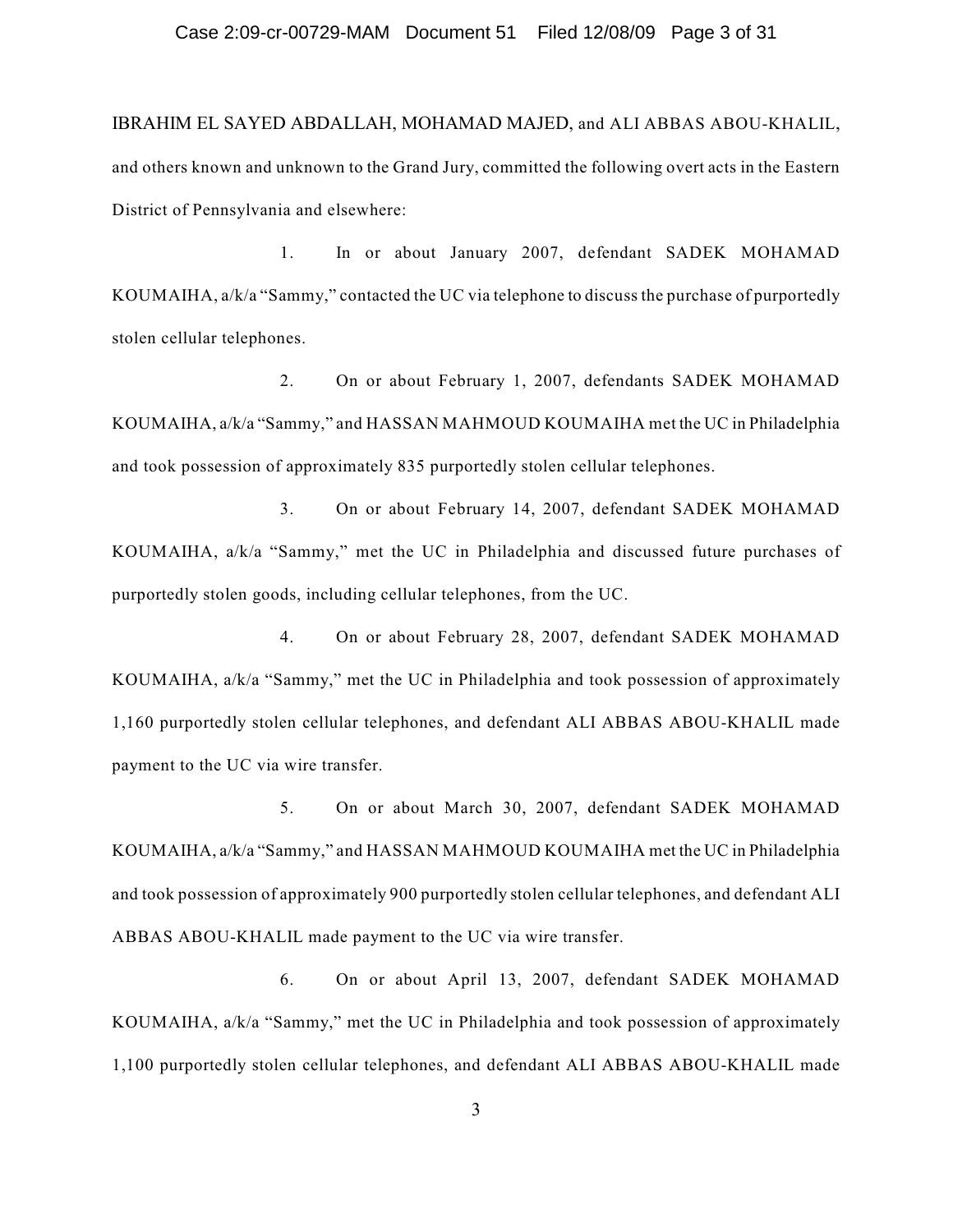### Case 2:09-cr-00729-MAM Document 51 Filed 12/08/09 Page 4 of 31

payment to the UC via wire transfer.

7. On or about May 3, 2007, defendants SADEK MOHAMAD KOUMAIHA, a/k/a "Sammy," and HASSAN MAHMOUD KOUMAIHA met the UC in Philadelphia and took possession of approximately 1,500 purportedly stolen cellular telephones, and defendant ALI ABBAS ABOU-KHALIL made payment to the UC via wire transfer.

8. On or about May 19, 2007, defendants SADEK MOHAMAD KOUMAIHA, a/k/a "Sammy," and HASSAN MAHMOUD KOUMAIHA met the UC in Philadelphia and took possession of approximately 1,500 purportedly stolen cellular telephones, and defendant ALI ABBAS ABOU-KHALIL made payment to the UC via wire transfer.

9. On or about May 29, 2007, defendant SADEK MOHAMAD KOUMAIHA, a/k/a "Sammy," met the UC in Philadelphia and took possession of approximately 1,000 purportedly stolen cellular telephones, and defendant ALI ABBAS ABOU-KHALIL made payment to the UC via wire transfer.

10. On or about June 26, 2007, defendant SADEK MOHAMAD KOUMAIHA, a/k/a "Sammy," met the UC in Philadelphia and took possession of approximately 1,500 purportedly stolen cellular telephones, and defendant ALI ABBAS ABOU-KHALIL made payment to the UC via wire transfer.

11. On or about July 19, 2007, defendants SADEK MOHAMAD KOUMAIHA, a/k/a "Sammy," and HASSAN MAHMOUD KOUMAIHA met the UC in Philadelphia and took possession of approximately 1,000 purportedly stolen cellular telephones.

12. On or about August 11, 2007, defendant SADEK MOHAMAD KOUMAIHA, a/k/a "Sammy," met the UC in Philadelphia and took possession of approximately 1,000 purportedly stolen cellular telephones.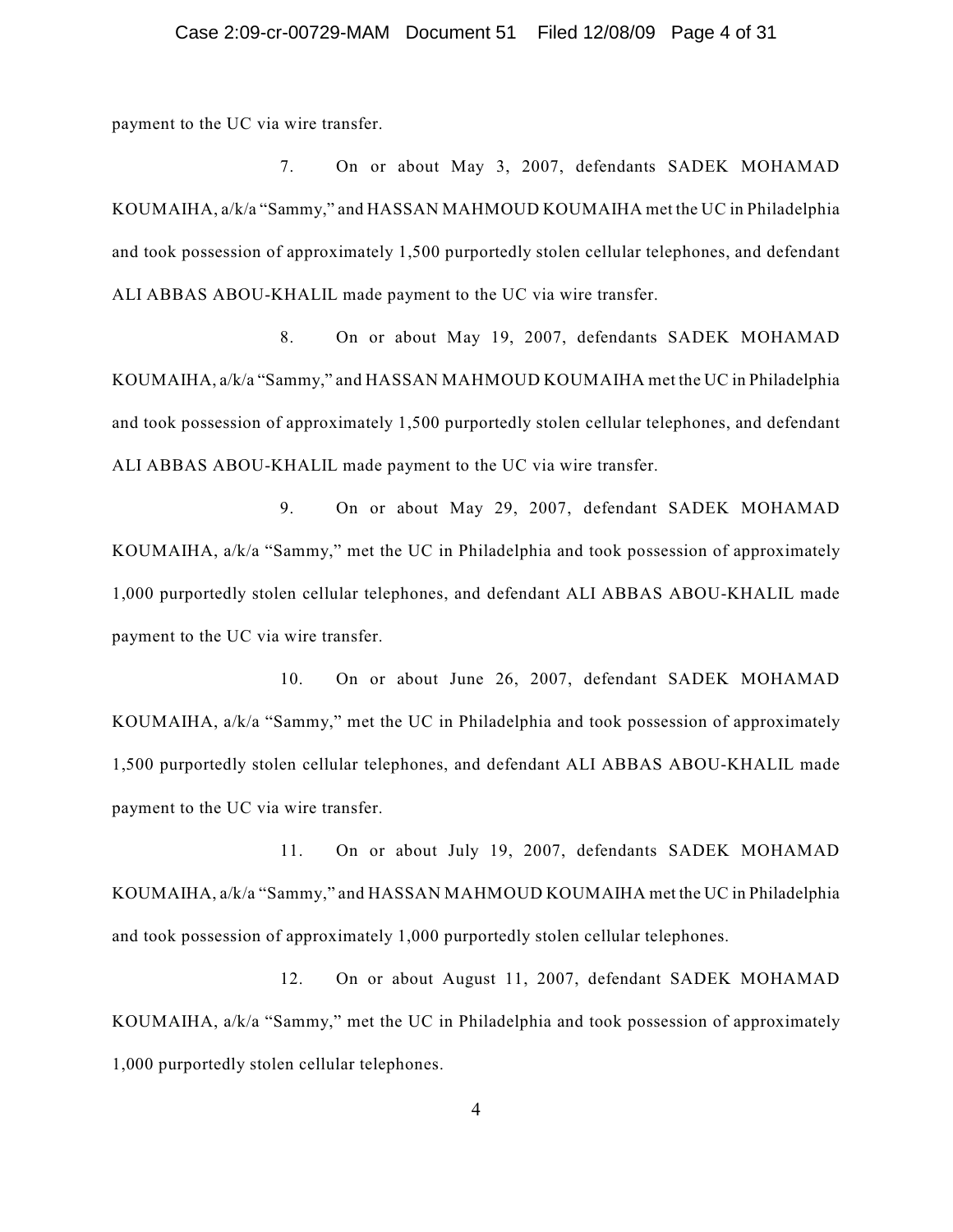13. On or about September 7, 2007, defendant SADEK MOHAMAD KOUMAIHA, a/k/a "Sammy," met the UC in Philadelphia and took possession of approximately 1,000 purportedly stolen cellular telephones.

14. On or about September 22, 2007, defendant SADEK MOHAMAD KOUMAIHA, a/k/a "Sammy," met the UC in Philadelphia and took possession of approximately 2,000 purportedly stolen cellular telephones.

15. On or about September 27, 2007, defendant SADEK MOHAMAD KOUMAIHA, a/k/a "Sammy," met the UC in Philadelphia and took possession of approximately 1,000 purportedly stolen cellular telephones.

16. On or about October 3, 2007, defendants SADEK MOHAMAD KOUMAIHA, a/k/a "Sammy," and HASSAN MAHMOUD KOUMAIHA met the UC in Philadelphia and took possession of approximately 3,150 purportedly stolen cellular telephones and approximately 100 purportedly stolen Sony PlayStation 2 systems.

17. On or about October 13, 2007, defendant SADEK MOHAMAD KOUMAIHA, a/k/a "Sammy," met the UC in Philadelphia and took possession of approximately 1,000 purportedly stolen cellular telephones.

18. On or about October 20, 2007, defendant SADEK MOHAMAD KOUMAIHA, a/k/a "Sammy," met the UC in Philadelphia and took possession of approximately 1,000 purportedly stolen cellular telephones.

19. On or about November 5, 2007, defendant SADEK MOHAMAD KOUMAIHA, a/k/a "Sammy," met the UC in Philadelphia and took possession of approximately 1,000 purportedly stolen cellular telephones.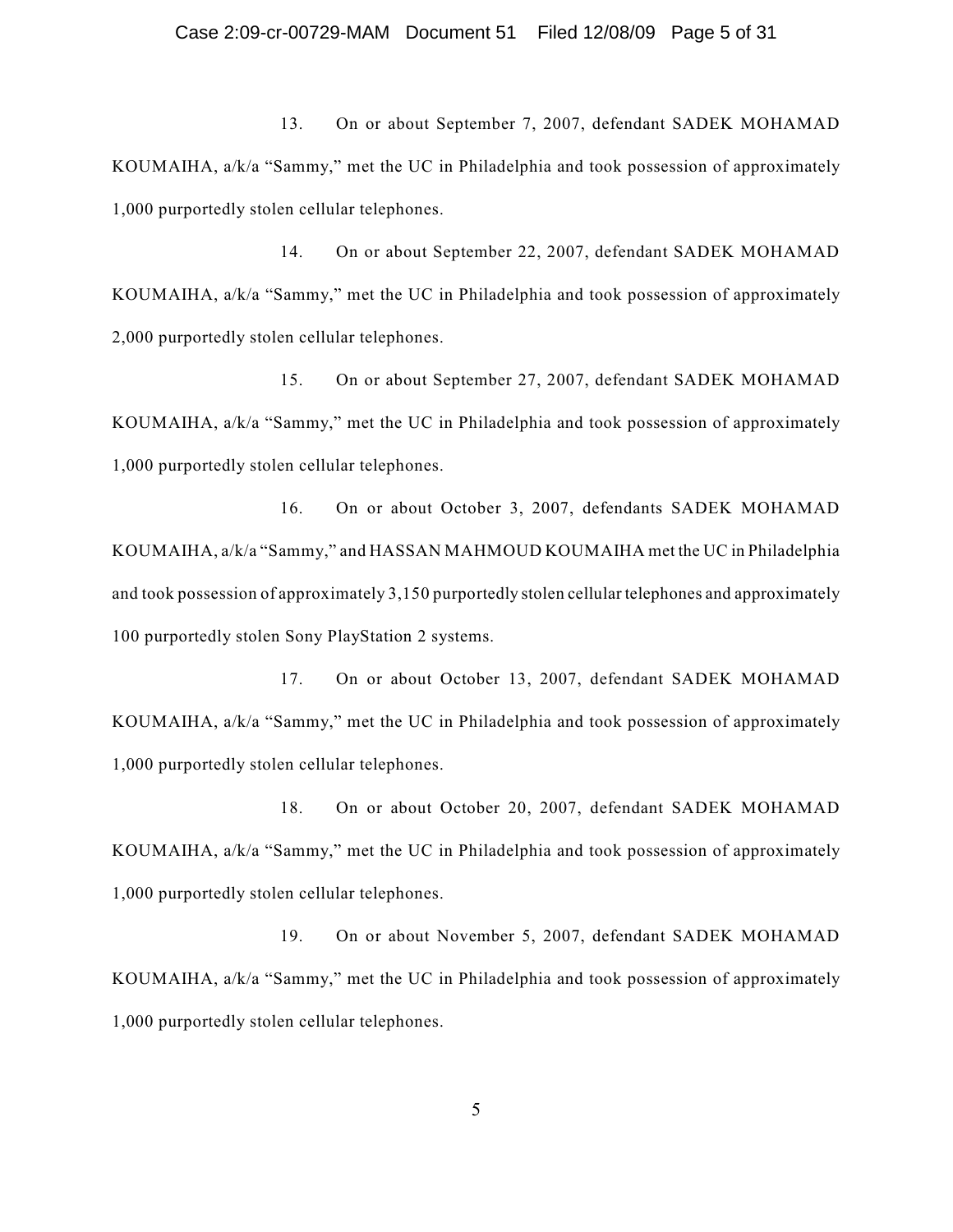### Case 2:09-cr-00729-MAM Document 51 Filed 12/08/09 Page 6 of 31

20. On or about February 13, 2008, defendant SADEK MOHAMAD KOUMAIHA, a/k/a "Sammy," directed the UC in Philadelphia to ship approximately 10 purportedly stolen laptop computers to a specified address in Beirut, Lebanon.

21. In or about March 2008, defendant SADEK MOHAMAD KOUMAIHA, a/k/a "Sammy," directed the UC in Philadelphia to ship approximately 100 purportedly stolen Sony PlayStation 2 systems to a specified address in Casablanca, Morocco.

22. On or about May 3, 2008, defendants SADEK MOHAMAD KOUMAIHA, a/k/a "Sammy," HASSAN MAHMOUD KOUMAIHA, and ALI-IBRAHIM EL SAYED ABDALLAH met the UC in Philadelphia and took possession of approximately 3,500 purportedly stolen cellular telephones, removed them from their packaging, and repackaged them for overseas shipping by the UC.

23. On or about May 3, 2008, defendant SADEK MOHAMAD KOUMAIHA, a/k/a "Sammy," directed the UC in Philadelphia to ship approximately 3500 repackaged purportedly stolen cellular telephones to a specified address in the United Arab Emirates.

24. On or about November 1, 2008, defendants SADEK MOHAMAD KOUMAIHA, a/k/a "Sammy," HASSAN MAHMOUD KOUMAIHA, and MOHAMAD MAJED met the UC in Philadelphia and took possession of approximately 4,105 purportedly stolen cellular telephones, removed 1,680 from their packaging, and repackaged them for overseas shipping by the UC.

25. On or about November 1, 2008, defendant SADEK MOHAMAD KOUMAIHA, a/k/a "Sammy," directed the UC in Philadelphia to ship 1,680 of the repackaged cellular telephones to a specified address in Hong Kong.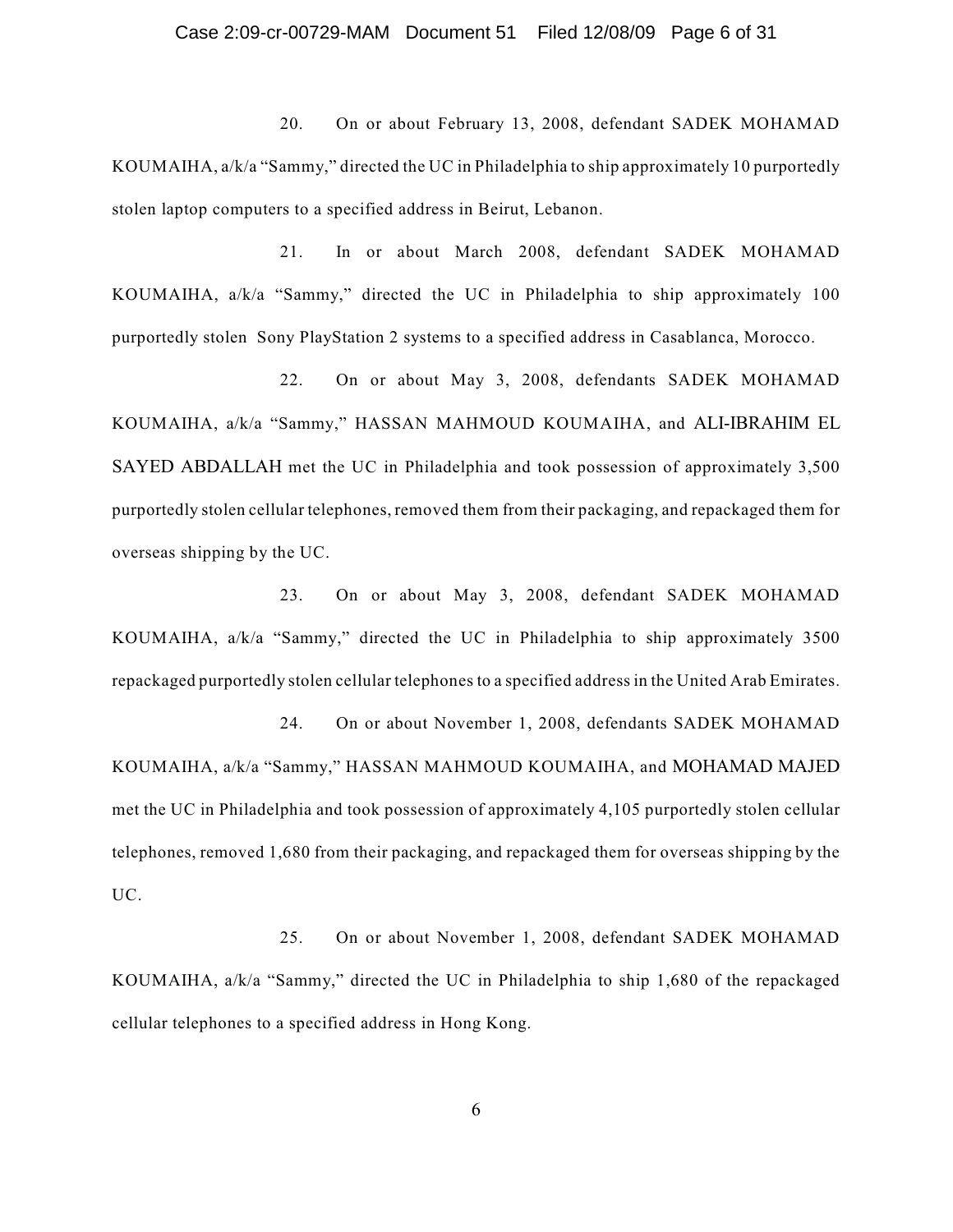## Case 2:09-cr-00729-MAM Document 51 Filed 12/08/09 Page 7 of 31

26. On or about November 1, 2008, defendants SADEK MOHAMAD KOUMAIHA, a/k/a "Sammy," HASSAN MAHMOUD KOUMAIHA, and MOHAMAD MAJED took possession of approximately 2,425 purportedly stolen cellular telephones and transported them to Michigan.

27. On or about March 26, 2009, defendants SADEK MOHAMAD KOUMAIHA, a/k/a "Sammy," and MOHAMAD KASSEM SIBAI met the UC in Philadelphia and discussed their continued purchasing of stolen property. Defendant MOHAMAD KASSEM SIBAI stated, among other things, that he had been involved in all of defendant SADEK MOHAMAD KOUMAIHA's purchases of purportedly stolen property from the UC.

28. On or about September 16, 2009, defendant SADEK MOHAMAD KOUMAIHA, a/k/a "Sammy," met the UC in Philadelphia and advised the UC that he would travel to Philadelphia in mid-November to take possession of approximately 6,500 purportedly stolen cellular telephones.

29. On or about November 22, 2009, defendants SADEK MOHAMAD KOUMAIHA, a/k/a "Sammy," HASSAN MAHMOUD KOUMAIHA, ALI-IBRAHIM EL SAYED ABDALLAH, and MOHAMAD MAJED traveled to Philadelphia to meet the UC and take possession of approximately 6,500 purportedly stolen cellular telephones.

All in violation of Title 18, United States Code, Section 371.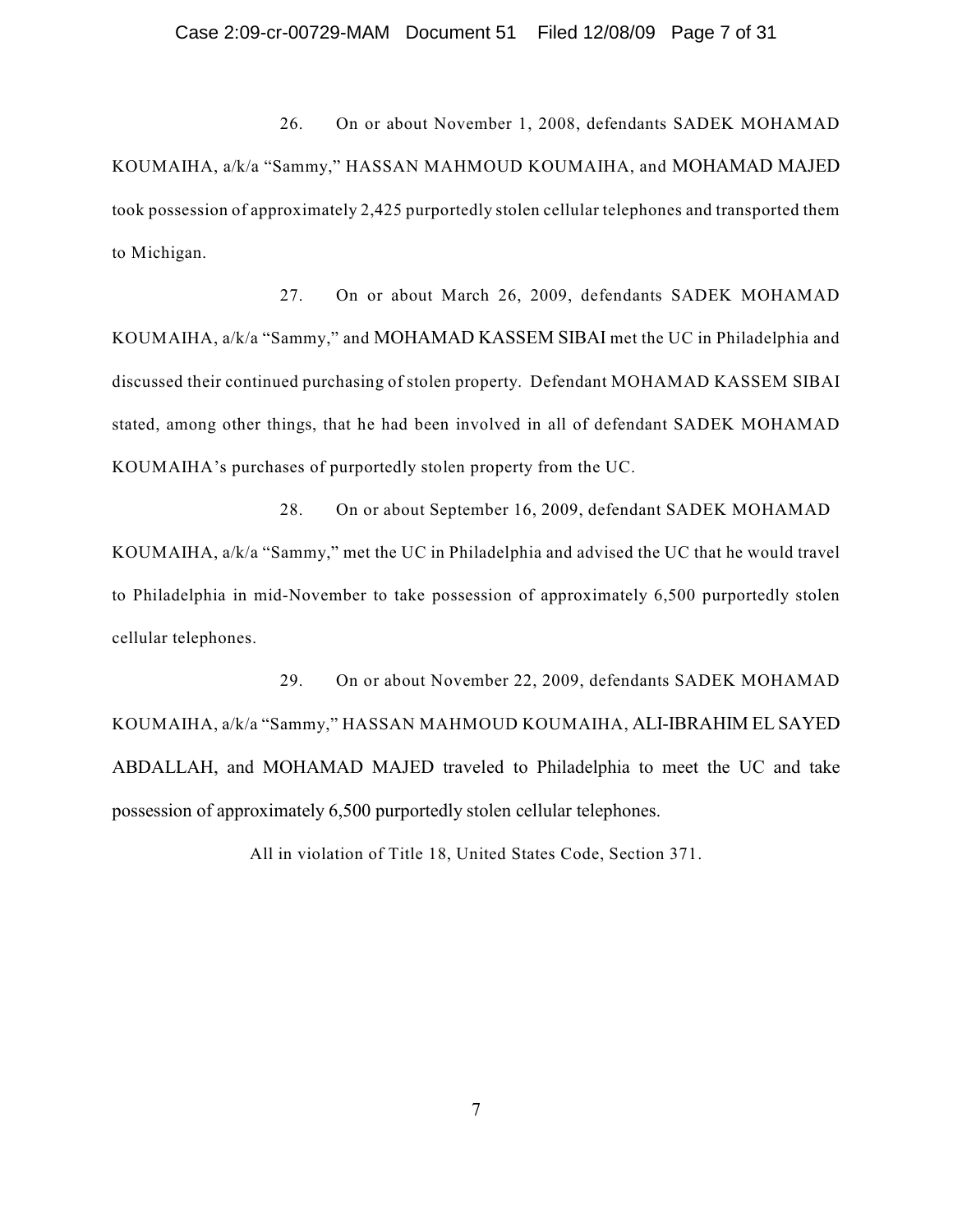# **COUNTS TWO THROUGH TWENTY-TWO**

# **(Transportation of Stolen Goods)**

## **THE GRAND JURY FURTHER CHARGES THAT:**

On or about each of the dates listed below (each date constituting a separate count of

this indictment), in Philadelphia, in the Eastern District of Pennsylvania and elsewhere, defendants

# **SADEK MOHAMAD KOUMAIHA, a/k/a "Sammy," MOHAMAD KASSEM SIBAI, HASSAN MAHMOUD KOUMAIHA, ALI-IBRAHIM EL SAYED ABDALLAH, MOHAMAD MAJED, BILAL HUSSEIN HAMDEN, a/k/a "Billy," and ALI ABBAS ABOU-KHALIL,**

unlawfully transported in interstate and foreign commerce goods and merchandise with a value in excess of \$5,000, as described in the chart below, and aided and abetted and willfully caused the transportation of such goods and merchandise, knowing the goods and merchandise to have been stolen, converted and taken by fraud:

| <b>COUNT</b> | <b>DEFENDANTS</b>                                                                                                                                  | <b>DATE</b><br>(on or about) | <b>REPRESENTED</b><br><b>STOLEN</b><br><b>GOODS</b><br>${\rm (approx.)}$ | <b>PURCHASE</b><br><b>PRICE BY</b><br><b>DEFENDANT(S)</b><br>(approx.) |
|--------------|----------------------------------------------------------------------------------------------------------------------------------------------------|------------------------------|--------------------------------------------------------------------------|------------------------------------------------------------------------|
| $\mathbf{v}$ | SADEK MOHAMAD KOUMAIHA,<br>$a/k/a$ "Sammy,"<br>HASSAN MAHMOUD KOUMAIHA<br>BILAL HUSSEIN HAMDEN,<br>$a/k/a$ "Billy,"<br><b>MOHAMAD KASSEM SIBAI</b> | February 1, 2007             | 835 cellular<br>telephones                                               | \$23,900                                                               |
| 3            | SADEK MOHAMAD KOUMAIHA,<br>$a/k/a$ "Sammy,"<br><b>MOHAMAD KASSEM SIBAI</b><br>ALI ABBAS ABOU-KHALIL                                                | February 28, 2007            | 1,160 cellular<br>telephones                                             | \$22,000                                                               |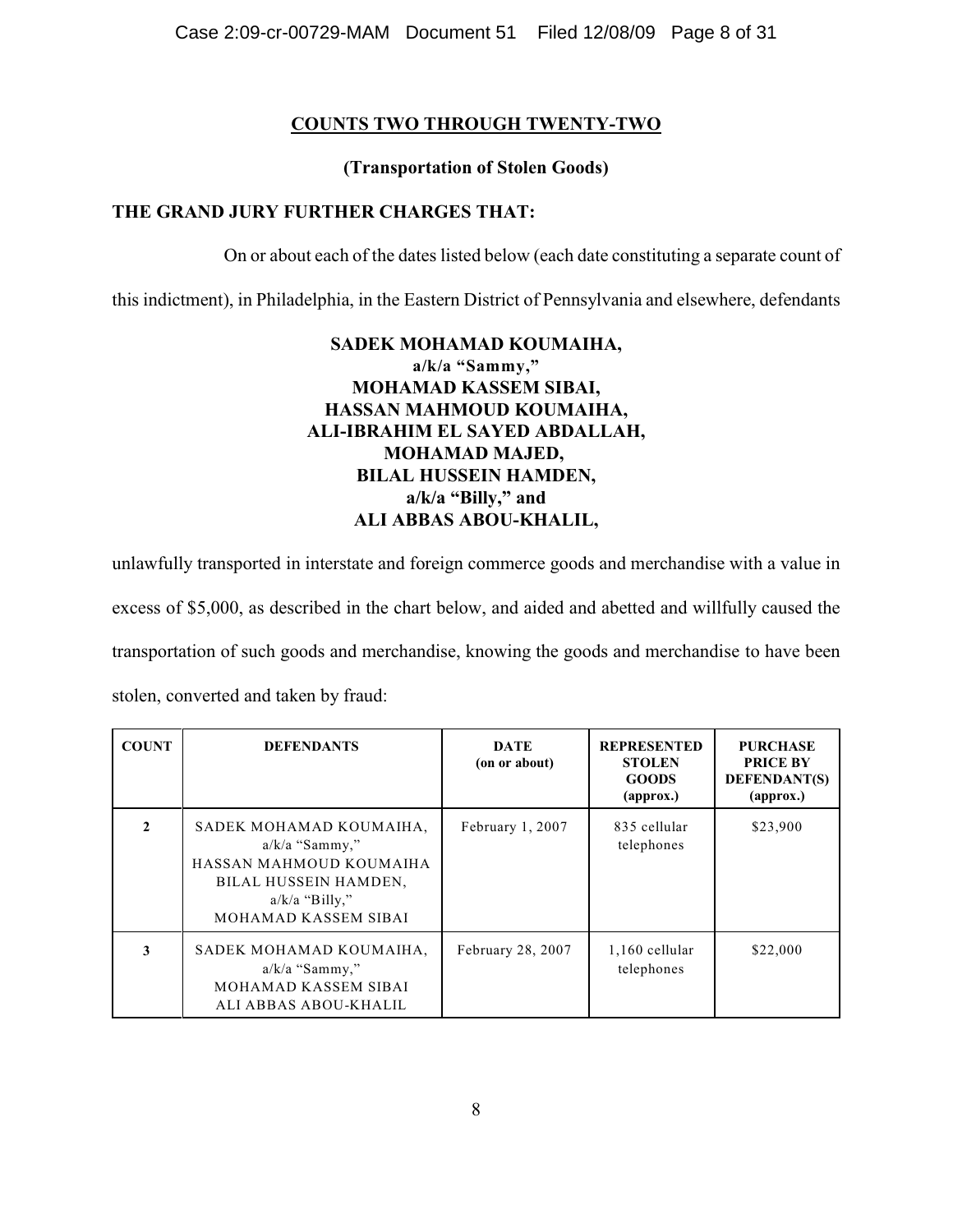| <b>COUNT</b>            | <b>DEFENDANTS</b>                                                                                                     | <b>DATE</b><br>(on or about) | <b>REPRESENTED</b><br><b>STOLEN</b><br><b>GOODS</b><br>(approx.) | <b>PURCHASE</b><br><b>PRICE BY</b><br>DEFENDANT(S)<br>(approx.) |
|-------------------------|-----------------------------------------------------------------------------------------------------------------------|------------------------------|------------------------------------------------------------------|-----------------------------------------------------------------|
| $\overline{\mathbf{4}}$ | SADEK MOHAMAD KOUMAIHA,<br>a/k/a "Sammy,"<br>HASSAN MAHMOUD KOUMAIHA<br>MOHAMAD KASSEM SIBAI<br>ALI ABBAS ABOU-KHALIL | March 30, 2007               | 900 cellular<br>telephones                                       | \$33,000                                                        |
| 5                       | SADEK MOHAMAD KOUMAIHA,<br>a/k/a "Sammy,"<br>MOHAMAD KASSEM SIBAI<br>ALI ABBAS ABOU-KHALIL                            | April 13, 2007               | 1,100 cellular<br>telephones                                     | \$33,000                                                        |
| 6                       | SADEK MOHAMAD KOUMAIHA,<br>a/k/a "Sammy,"<br>HASSAN MAHMOUD KOUMAIHA<br>MOHAMAD KASSEM SIBAI<br>ALI ABBAS ABOU-KHALIL | May 3, 2007                  | 1,500 cellular<br>telephones                                     | \$24,500                                                        |
| $7\phantom{.0}$         | SADEK MOHAMAD KOUMAIHA,<br>a/k/a "Sammy,"<br>MOHAMAD KASSEM SIBAI<br>ALI ABBAS ABOU-KHALIL                            | May 19, 2007                 | 1,500 cellular<br>telephones                                     | \$51,500                                                        |
| 8                       | SADEK MOHAMAD KOUMAIHA,<br>a/k/a "Sammy,"<br>MOHAMAD KASSEM SIBAI<br>ALI ABBAS ABOU-KHALIL                            | May 29, 2007                 | 1,000 cellular<br>telephones                                     | \$16,000                                                        |
| 9                       | SADEK MOHAMAD KOUMAIHA,<br>a/k/a "Sammy,"<br>MOHAMAD KASSEM SIBAI<br>ALI ABBAS ABOU-KHALIL                            | June 26, 2007                | 1,500 cellular<br>telephones                                     | \$51,500                                                        |
| 10                      | SADEK MOHAMAD KOUMAIHA,<br>a/k/a "Sammy,"<br>MOHAMAD KASSEM SIBAI                                                     | July 19, 2007                | 1,000 cellular<br>telephones                                     | \$28,000                                                        |
| 11                      | SADEK MOHAMAD KOUMAIHA,<br>a/k/a "Sammy,"<br>MOHAMAD KASSEM SIBAI                                                     | August 11, 2007              | 1,000 cellular<br>telephones                                     | \$35,000                                                        |
| 12                      | SADEK MOHAMAD KOUMAIHA,<br>a/k/a "Sammy,"<br>MOHAMAD KASSEM SIBAI                                                     | September 7, 2007            | 1,000 cellular<br>telephones                                     | \$21,000                                                        |
| 13                      | SADEK MOHAMAD KOUMAIHA,<br>a/k/a "Sammy,"<br>MOHAMAD KASSEM SIBAI                                                     | September 22, 2007           | 2,000 cellular<br>telephones                                     | \$56,000                                                        |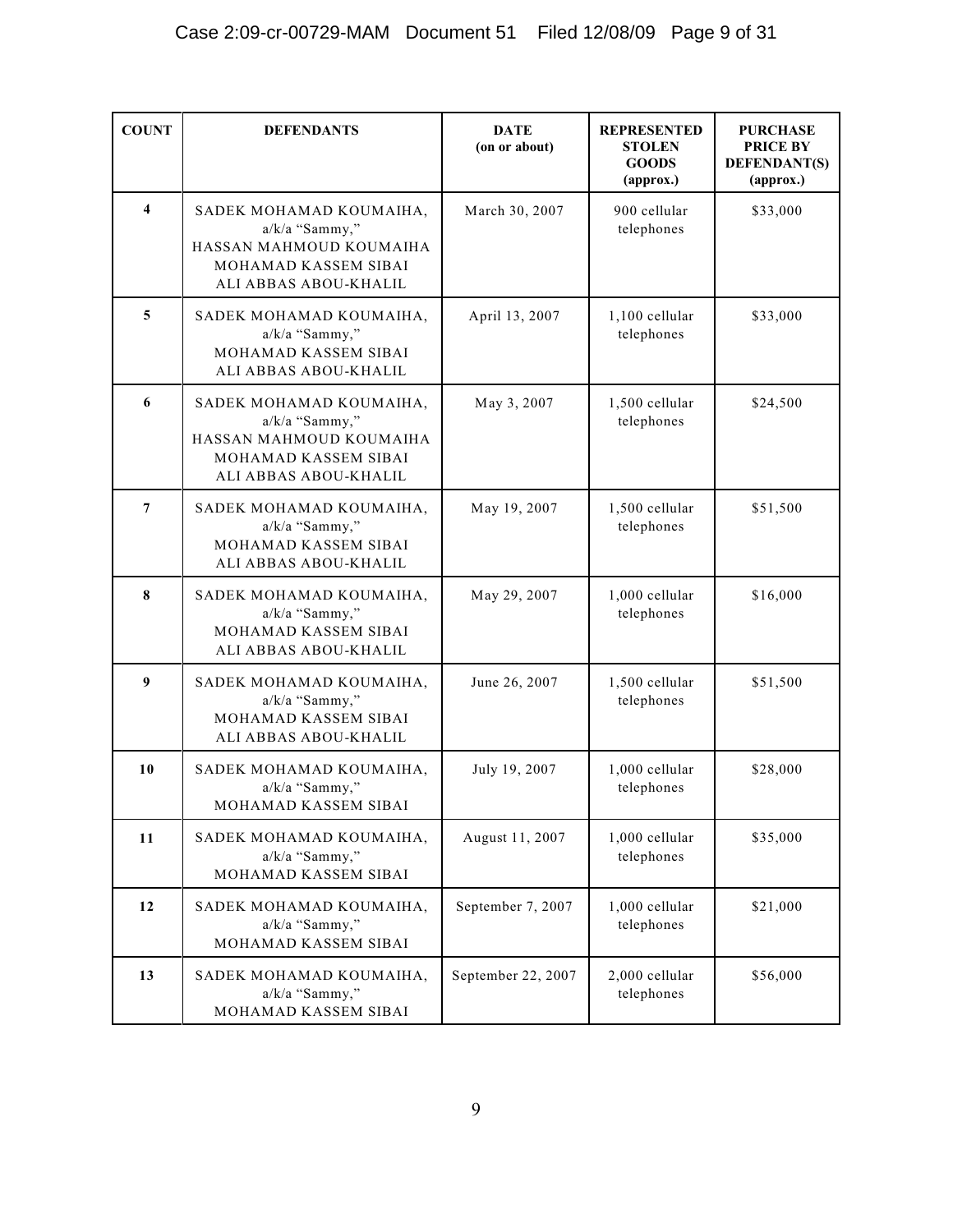| <b>COUNT</b> | <b>DEFENDANTS</b>                                                                                                                              | <b>DATE</b><br>(on or about) | <b>REPRESENTED</b><br><b>STOLEN</b><br><b>GOODS</b><br>(approx.)         | <b>PURCHASE</b><br><b>PRICE BY</b><br>DEFENDANT(S)<br>(approx.) |
|--------------|------------------------------------------------------------------------------------------------------------------------------------------------|------------------------------|--------------------------------------------------------------------------|-----------------------------------------------------------------|
| 14           | SADEK MOHAMAD KOUMAIHA,<br>$a/k/a$ "Sammy,"<br>MOHAMAD KASSEM SIBAI                                                                            | September 27, 2007           | 1,000 cellular<br>telephones                                             | \$35,000                                                        |
| 15           | SADEK MOHAMAD KOUMAIHA,<br>a/k/a "Sammy,"<br>HASSAN MAHMOUD KOUMAIHA<br>MOHAMAD KASSEM SIBAI                                                   | October 3, 2007              | 3,150 cellular<br>telephones and<br>100 Sony<br>PlayStation 2<br>systems | \$87,200                                                        |
| 16           | SADEK MOHAMAD KOUMAIHA,<br>a/k/a "Sammy,"<br>MOHAMAD KASSEM SIBAI                                                                              | October 13, 2007             | 1,000 cellular<br>telephones                                             | \$34,300                                                        |
| 17           | SADEK MOHAMAD KOUMAIHA,<br>a/k/a "Sammy,"<br>MOHAMAD KASSEM SIBAI                                                                              | October 20, 2007             | 1,000 cellular<br>telephones                                             | \$21,000                                                        |
| 18           | SADEK MOHAMAD KOUMAIHA,<br>$a/k/a$ "Sammy,"<br>MOHAMAD KASSEM SIBAI                                                                            | November 5, 2007             | 1,000 cellular<br>telephones                                             | \$21,000                                                        |
| 19           | SADEK MOHAMAD KOUMAIHA,<br>a/k/a "Sammy,"<br>MOHAMAD KASSEM SIBAI                                                                              | February 25, 2008            | 10 laptop<br>computers                                                   | \$6,000                                                         |
| 20           | SADEK MOHAMAD KOUMAIHA,<br>a/k/a "Sammy,"<br>MOHAMAD KASSEM SIBAI                                                                              | April 2, 2008                | 100 Sony<br>PlayStation 2<br>systems                                     | \$8,500                                                         |
| 21           | SADEK MOHAMAD KOUMAIHA,<br>a/k/a "Sammy,"<br>HASSAN MAHMOUD KOUMAIHA<br><b>ALI-IBRAHIM EL SAYED</b><br><b>ABDALLAH</b><br>MOHAMAD KASSEM SIBAI | May 3, 2008                  | 3,500 cellular<br>telephones                                             | \$80,500                                                        |
| 22           | SADEK MOHAMAD KOUMAIHA,<br>a/k/a "Sammy,"<br>HASSAN MAHMOUD KOUMAIHA<br>MOHAMAD MAJED<br>MOHAMAD KASSEM SIBAI                                  | November 1, 2008             | 4,105 cellular<br>telephones                                             | \$80,095                                                        |

In violation of Title 18, United States Code, Sections 2314, 21, and 2.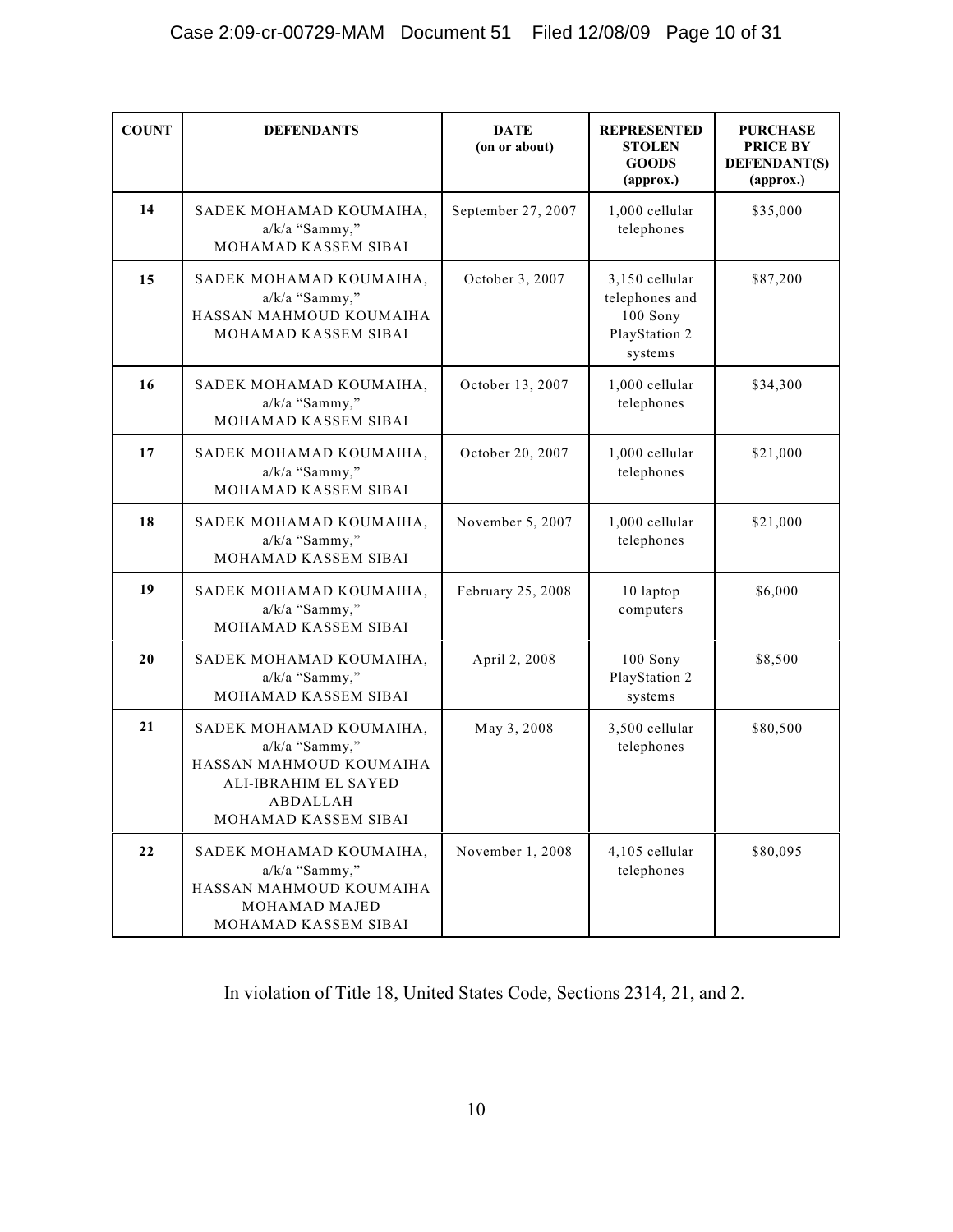## **COUNT TWENTY-THREE**

### **(Conspiracy to Traffic in Counterfeit Goods)**

### **THE GRAND JURY FURTHER CHARGES THAT:**

1. From in or about June 2007 through in or about November 2009, in

Philadelphia, in the Eastern District of Pennsylvania and elsewhere, defendants

## **SADEK MOHAMAD KOUMAIHA, a/k/a "Sammy," MOHAMMAD KASSEM SIBAI, HASSAN MAHMOUD KOUMAIHA, SHADY ANIS GHADBAN, a/k/a "Danny," and KASSEM EL-SIBAI,**

conspired and agreed with others known and unknown to the grand jury to commit offenses against the United States, that is, to intentionally traffic in counterfeit goods and goods represented to be counterfeit, in violation of Title 18, United States Code, Sections 2320 and 21.

## **MANNER AND MEANS**

It was part of the conspiracy that:

2. Defendants SADEK MOHAMAD KOUMAIHA, a/k/a "Sammy,"

MOHAMMAD KASSEM SIBAI, HASSAN MAHMOUD KOUMAIHA, SHADY ANIS GHADBAN, a/k/a "Danny," and KASSEM EL-SIBAI, and others known and unknown to the grand jury, participated in the purchase of several thousand dollars worth of counterfeit goods and/or goods represented to be counterfeit — namely, Nike® shoes and a variety of brands of cellular telephones — from a law enforcement officer acting in an undercover capacity ("the UC").

## **OVERT ACTS**

In furtherance of this conspiracy, defendants SADEK MOHAMAD KOUMAIHA,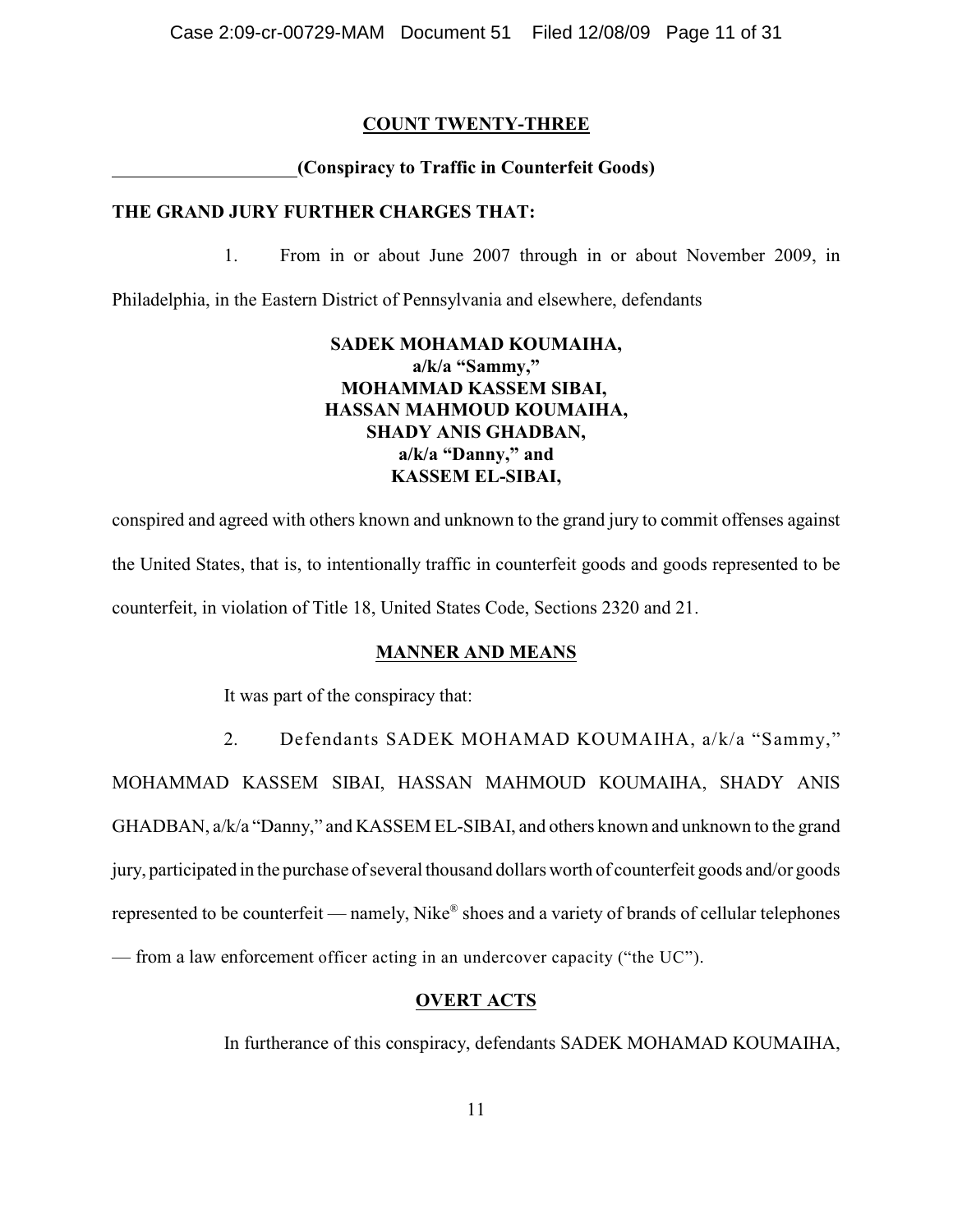#### Case 2:09-cr-00729-MAM Document 51 Filed 12/08/09 Page 12 of 31

a/k/a "Sammy," MOHAMMAD KASSEM SIBAI, HASSAN MAHMOUD KOUMAIHA, SHADY ANIS GHADBAN, a/k/a "Danny," and KASSEM EL-SIBAI, and others known and unknown to the Grand Jury, committed the following overt acts in the Eastern District of Pennsylvania and elsewhere:

1. On or about June 27, 2007, defendant SADEK MOHAMAD KOUMAIHA, a/k/a "Sammy," met the UC in Philadelphia and took possession of approximately 590 pairs of counterfeit Nike<sup>®</sup> shoes.

2. On or about April 10, 2009, defendants SADEK MOHAMAD KOUMAIHA, a/k/a "Sammy," and MOHAMMAD KASSEM SIBAI met the UC in Philadelphia and took possession of approximately 1,100 pairs of counterfeit Nike<sup>®</sup> shoes.

3. On or about June 24, 2009, defendant MOHAMAD KASSEM SIBAI met the UC in Philadelphia and negotiated a deal whereby defendant SIBAI would send large quantities of counterfeit goods to the UC in Philadelphia as a way to obscure defendant SIBAI's connection to the counterfeit goods.

4. On or about August 15, 2009, defendants MOHAMAD KASSEM SIBAI, SHADY ANIS GHADBAN, a/k/a "Danny," and KASSEM EL-SIBAI met the UC in Philadelphia and took possession of approximately 850 counterfeit cellular telephones (including Motorola, Nokia, Samsung, and BlackBerry brands) that defendant SIBAI had caused to be shipped to the UC.

5. On or about September 16, 2009, defendants SADEK MOHAMAD KOUMAIHA, a/k/a "Sammy," and HASSAN MAHMOUD KOUMAIHA met the UC in Philadelphia and took possession of approximately 1,000 pairs of counterfeit Nike<sup>®</sup> shoes.

All in violation of Title 18, United States Code, Section 371.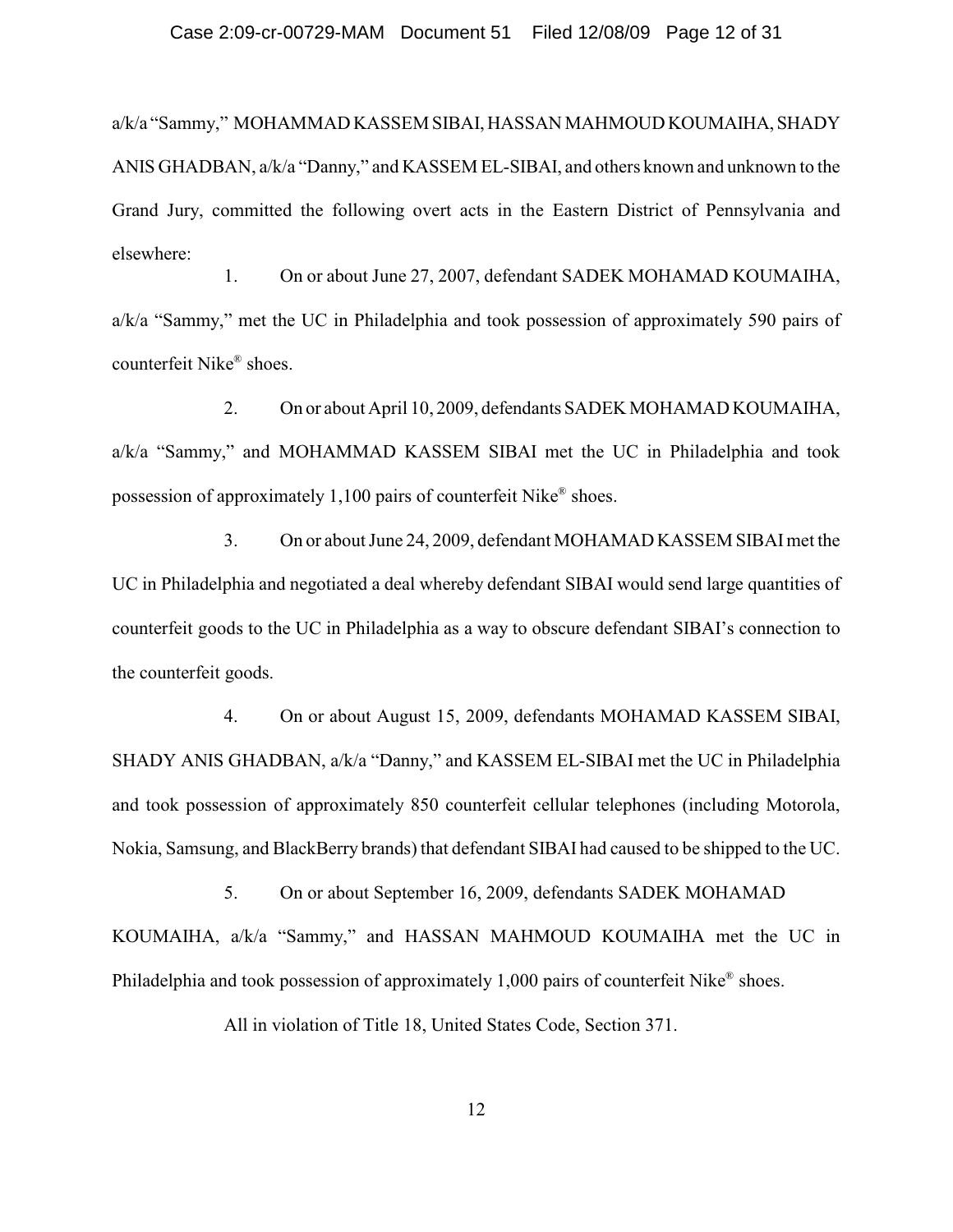## **COUNTS TWENTY-FOUR THROUGH TWENTY-SEVEN**

## **(Trafficking in Counterfeit Goods)**

## **THE GRAND JURY FURTHER CHARGES THAT:**

On or about each of the dates listed below (each date constituting a separate count of

this indictment), in Philadelphia, in the Eastern District of Pennsylvania and elsewhere, defendants

## **SADEK MOHAMAD KOUMAIHA, a/k/a "Sammy," MOHAMAD KASSEM SIBAI, HASSAN MAHMOUD KOUMAIHA, SHADY ANIS GHADBAN, a/k/a "Danny," and KASSEM EL-SIBAI,**

intentionally trafficked and attempted to traffic in goods, and aided and abetted the trafficking of such goods, specifically, Nike<sup>®</sup> shoes and a variety of brands of cellular telephones, as described below, which were counterfeit and represented to be counterfeit, and knowingly used on and in connection with such goods counterfeit marks, that is spurious marks identical to and substantially indistinguishable from the shape and imprints found on genuine Nike® shoes and cellular telephones (including Motorola, Nokia, Samsung, and BlackBerry brands), which marks were in use and were registered for those products by that company on the principal register of the United States Patent and Trademark Office, the use of which counterfeit marks was likely to cause confusion, to cause mistake and to deceive: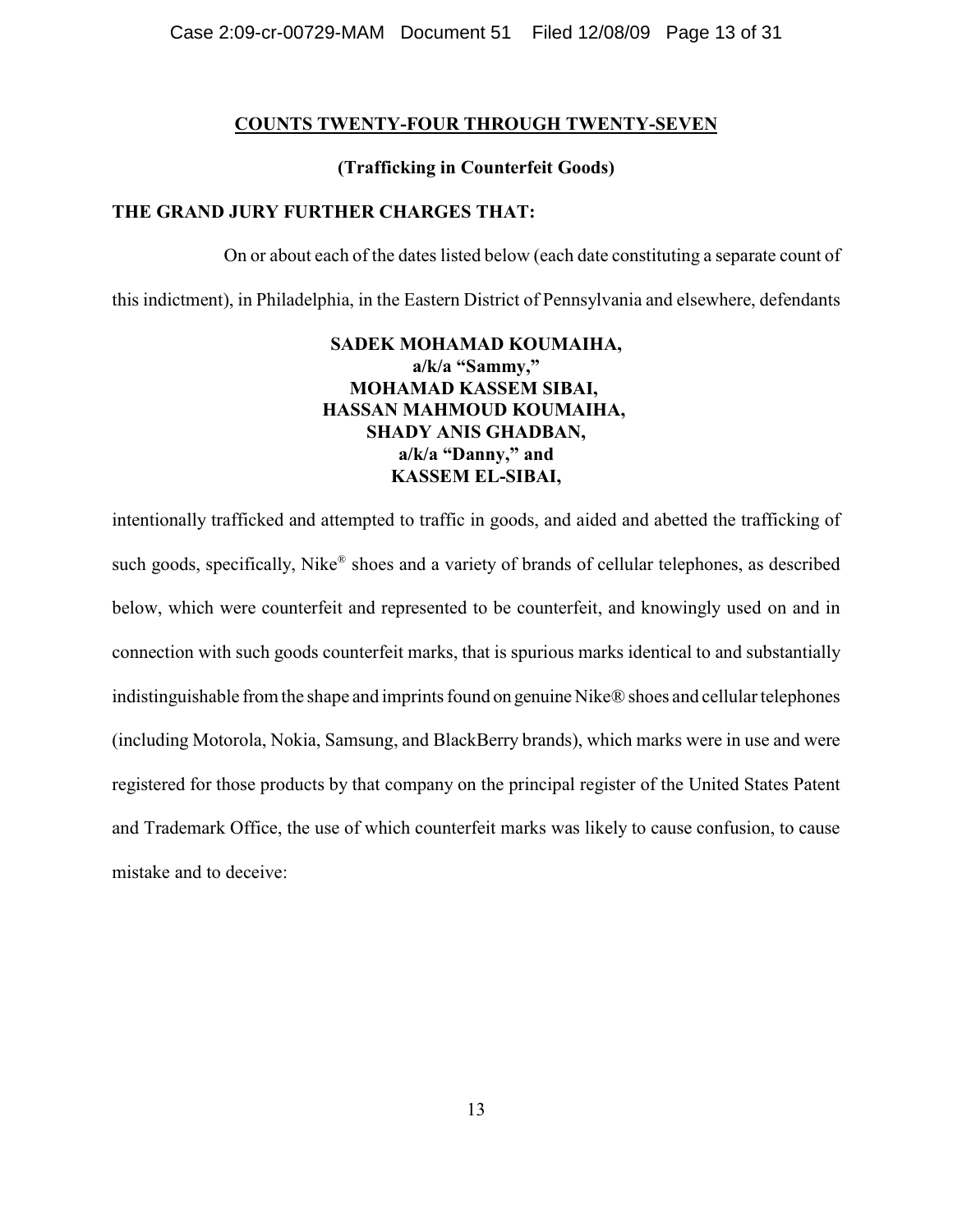| <b>COUNT</b> | <b>DEFENDANT(S)</b>                                                               | <b>DATE</b><br>(on or about) | <b>COUNTERFEIT GOODS</b><br>(approx.)                                                        |
|--------------|-----------------------------------------------------------------------------------|------------------------------|----------------------------------------------------------------------------------------------|
| 24           | SADEK MOHAMAD KOUMAIHA,<br>$a/k/a$ "Sammy"                                        | June 26, 2007                | 590 pairs of Nike® shoes                                                                     |
| 25           | SADEK MOHAMAD KOUMAIHA<br>$a/k/a$ "Sammy,"<br>MOHAMAD KASSEM SIBAI                | April 10, 2009               | 1,100 pairs of Nike® shoes                                                                   |
| 26           | MOHAMAD KASSEM SIBAI<br>SHADY ANIS GHADBAN,<br>$a/k/a$ "Danny"<br>KASSEM EL-SIBAI | August 15, 2009              | 850 cellular telephones<br>(including Motorola, Nokia,<br>Samsung, and BlackBerry<br>brands) |
| 27           | SADEK MOHAMAD KOUMAIHA<br>$a/k/a$ "Sammy,"<br>HASSAN MAHMOUD KOUMAIHA             | September 16, 2009           | 1,000 pairs of Nike® shoes                                                                   |

In violation of Title 18, United States Code, Sections 2320(a), 21, and 2.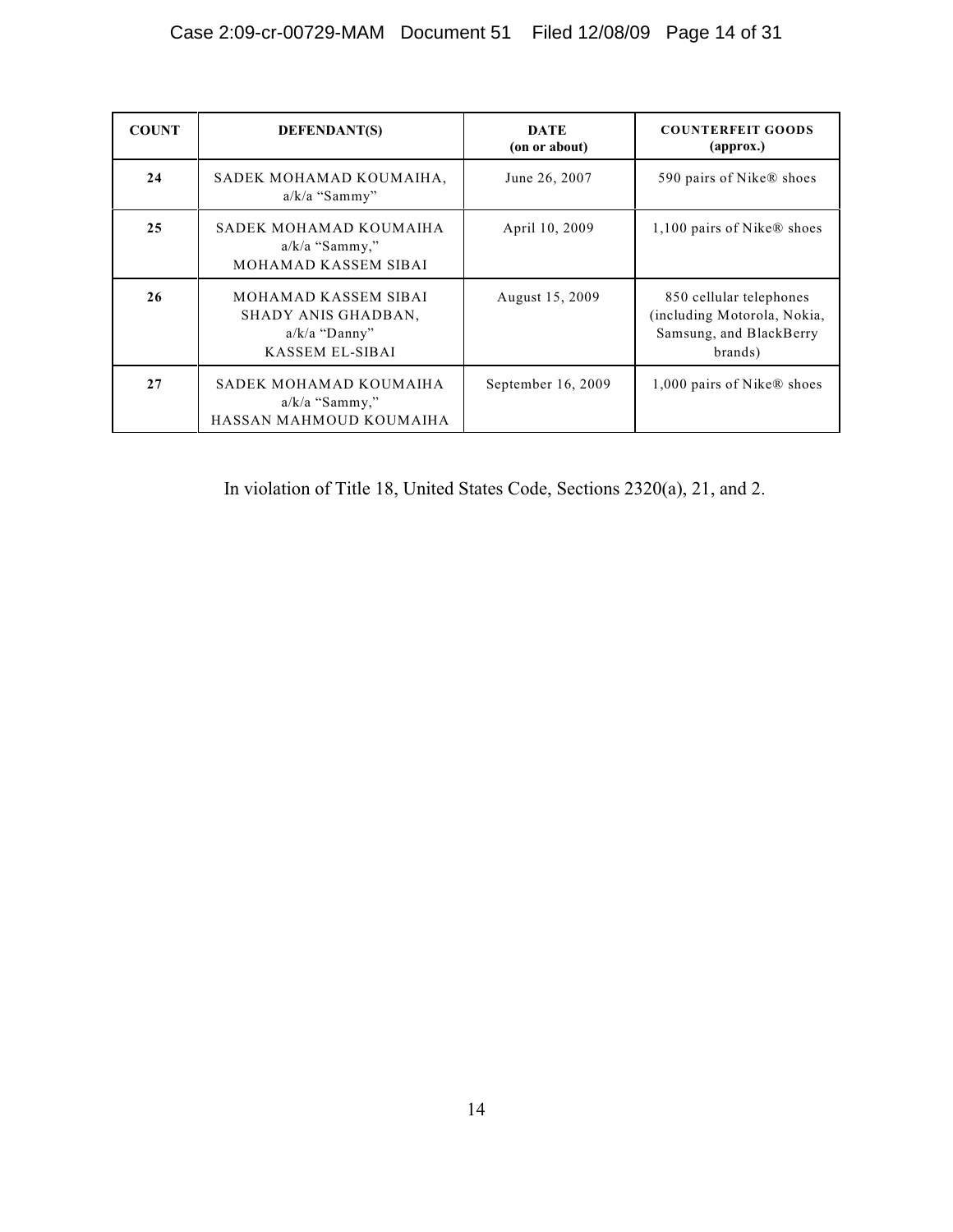### **COUNTS TWENTY-EIGHT THROUGH TWENTY-NINE**

#### **(False Statements to Government Officials)**

### **THE GRAND JURY FURTHER CHARGES THAT:**

On or about each of the dates listed below (each date constituting a separate count of this indictment), in Philadelphia, in the Eastern District of Pennsylvania and elsewhere, defendant

## **SADEK MOHAMAD KOUMAIHA, a/k/a "Sammy,"**

in a matter within the jurisdiction of the Department of Commerce, an agency of the executive branch of the United States, knowingly and willfully falsified, concealed, and covered up material facts by trick, scheme, and device, and made materially, false, fictitious, and fraudulent statements and representations, and made and used false writings and documents knowing the same to contain materially false, fictitious, and fraudulent statement and entry, and willfully caused another to do the same, that is, as described in the chart below, defendant KOUMAIHA caused others, including a law enforcement officer acting in an undercover capacity (the "UC"), to submit materially false information to the Department of Commerce in the requisite Shipper's Export Declaration ("SED") that accompanied the following exports from the United States: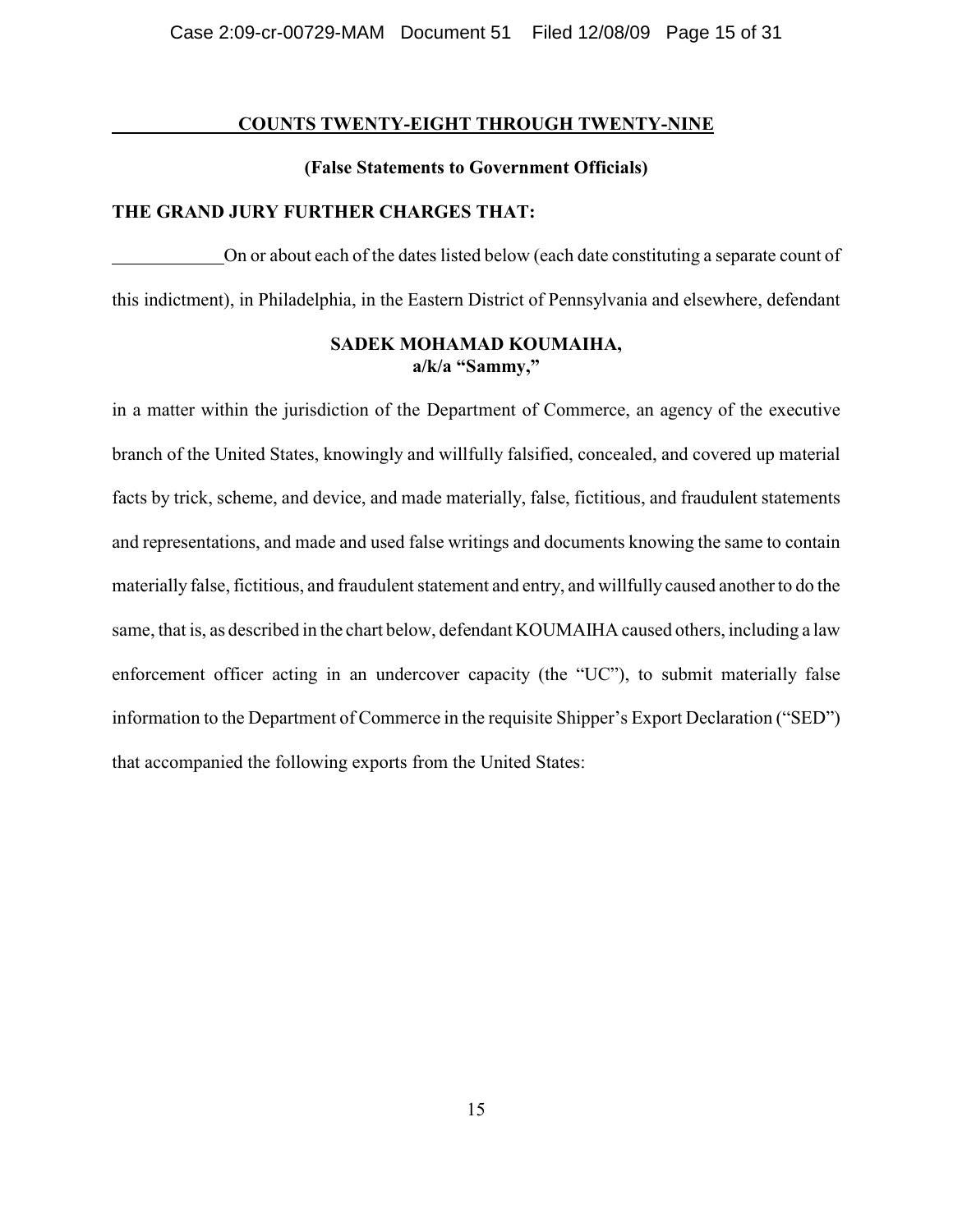| Count | Date<br>(on or about) | <b>Items Shipped</b>                                                             | <b>False Value</b><br>on SED | <b>Purchase</b><br>Price paid<br>by<br><b>Defendant</b> | Actual<br><b>Retail Value</b><br>${\bf (approx.)}$ |
|-------|-----------------------|----------------------------------------------------------------------------------|------------------------------|---------------------------------------------------------|----------------------------------------------------|
| 28    | April 2, 2008         | 100 Sony PlayStation 2<br>systems (falsely described<br>on SED as "refurbished") | \$4,750                      | \$8,500                                                 | \$12,999                                           |
| 29    | May 3, 2008           | 3,000 cellular telephones<br>falsely described on SED<br>as "refurbished")       | \$42,000                     | \$77,050                                                | \$104,000                                          |

In violation of Title 18, United States Code, Sections 1001 and 2.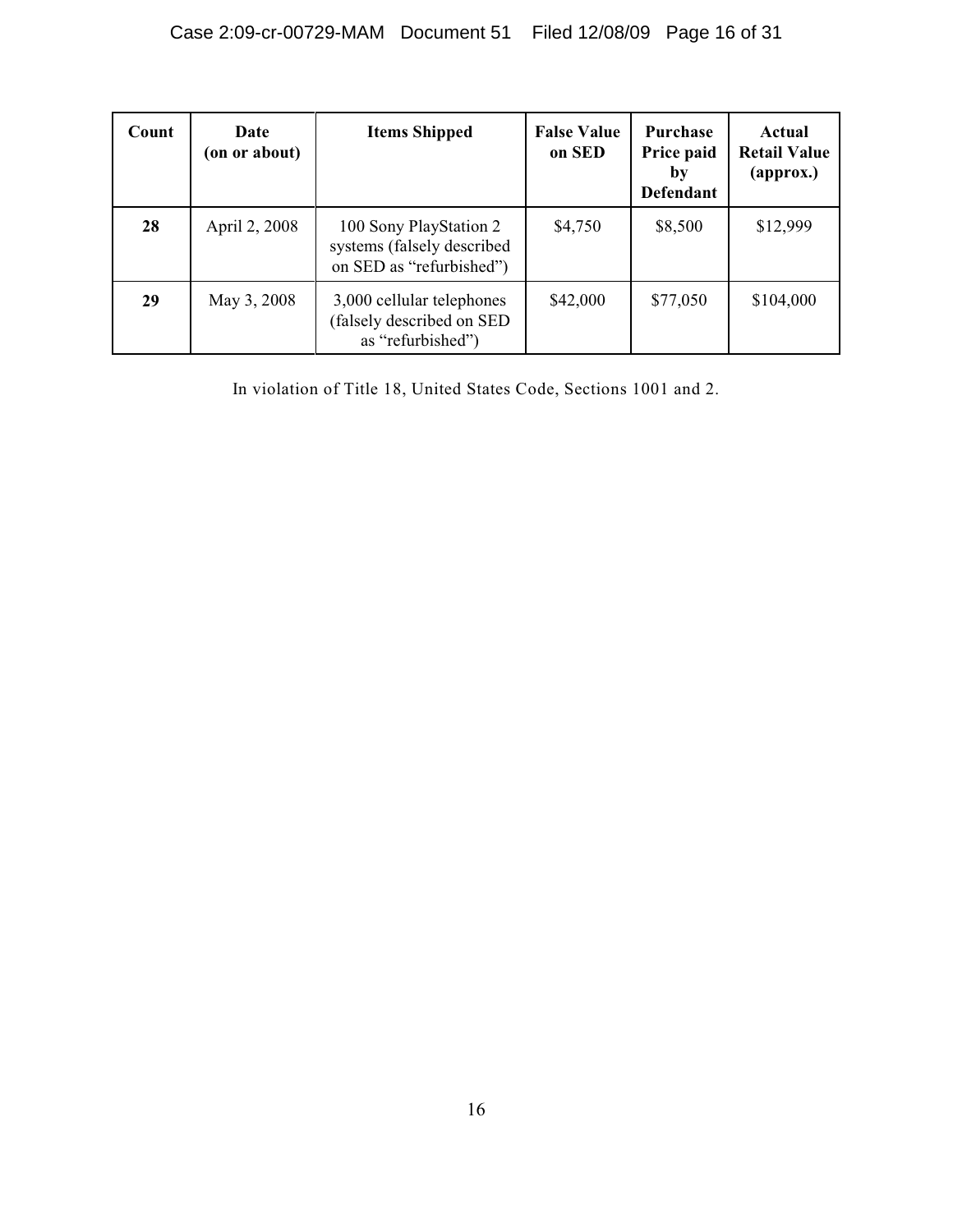## **COUNT THIRTY**

### **(Conspiracy to Conduct an Unlicensed Money Transmitting Business)**

### **THE GRAND JURY FURTHER CHARGES THAT:**

1. From in or about April 2008 through in or about November 2009, in

Philadelphia, in the Eastern District of Pennsylvania and elsewhere, defendants

## **SADEK MOHAMAD KOUMAIHA, a/k/a "Sammy," and MOHAMAD KASSEM SIBAI**

conspired and agreed with others known and unknown to the grand jury to commit offenses against the United States, that is, to knowingly conduct, control, manage, supervise, direct and own part and all of an unlicensed money transmitting business, which business affected interstate and foreign commerce, that is, (a) a business operated without an appropriate money transmitting license in a state where such operation is punishable as a misdemeanor or a felony under state law, that is, the State of Michigan and the Commonwealth of Pennsylvania, (b) a business required to register with the Financial Crimes Enforcement Network ("FinCEN"), an agency of the United States government, pursuant to Section 5330 of Title 31, United States Code, and (c) a business that otherwise involves the transportation and transmission of funds that are known to the defendants to have been derived from criminal offenses and are intended to be used to promote and support unlawful activity, in violation of Title 18, United State Code, Section 1960.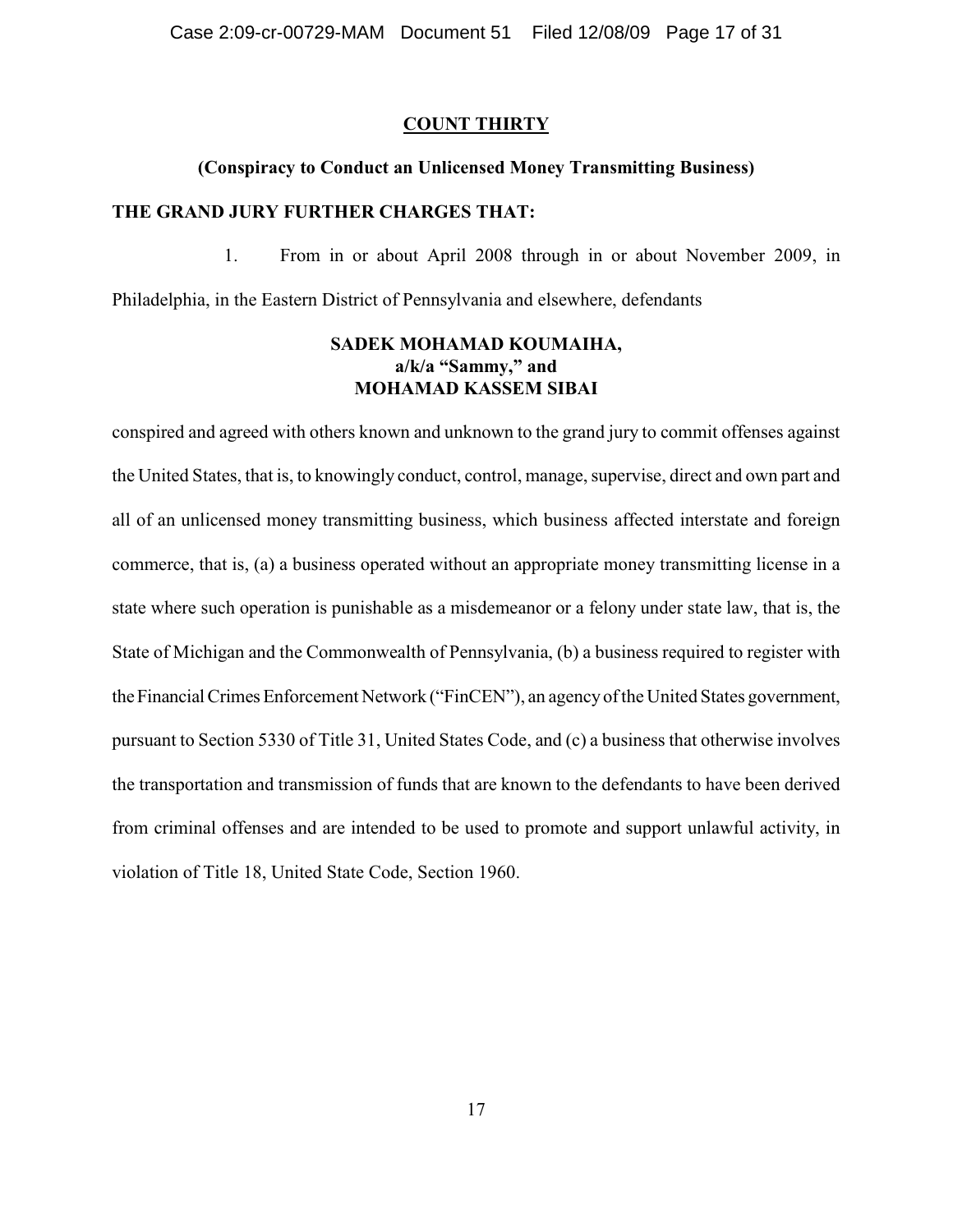2. At all times material to this indictment, defendants SADEK MOHAMAD KOUMAIHA, a/k/a "Sammy," and MOHAMAD KASSEM SIBAI resided in the State of Michigan.

### **MANNER AND MEANS**

It was part of the conspiracy that:

3. Defendants SADEK MOHAMAD KOUMAIHA, a/k/a "Sammy," and MOHAMAD KASSEM SIBAI took possession of cash from a law enforcement officer acting in an undercover capacity (the "UC") for the purpose of transporting, transmitting, and transferring those funds to a bank account outside the United States. The UC clarified that the cash represented the profits from his illegal businesses, including the interstate transportation of stolen goods and trafficking in counterfeit goods.

4. Defendant MOHAMAD KASSEM SIBAI advised the UC that the defendants could transport, transmit, and transfer to the UC's foreign bank account approximately \$250,000 per transaction. In further support of this assertion, on or about June 24, 2009, defendant SIBAI told the UC that he transported approximately \$100,000 cash every two weeks for a customer in New York.

5. The defendants were responsible for the successful transportation, transmission, and transfer of a total of approximately \$200,000 from Philadelphia to the foreign bank account designated by the UC. For each transaction, the UC paid a commission to the defendants (approximately 10% - 15% of the amount transported, transmitted, and transferred).

6. Defendants SADEK MOHAMAD KOUMAIHA, a/k/a "Sammy," and MOHAMAD KASSEM SIBAI did not register this money transmitting business with the United States government and did not obtain a license from the State of Michigan or the Commonwealth of Pennsylvania to operate this money transmitting business.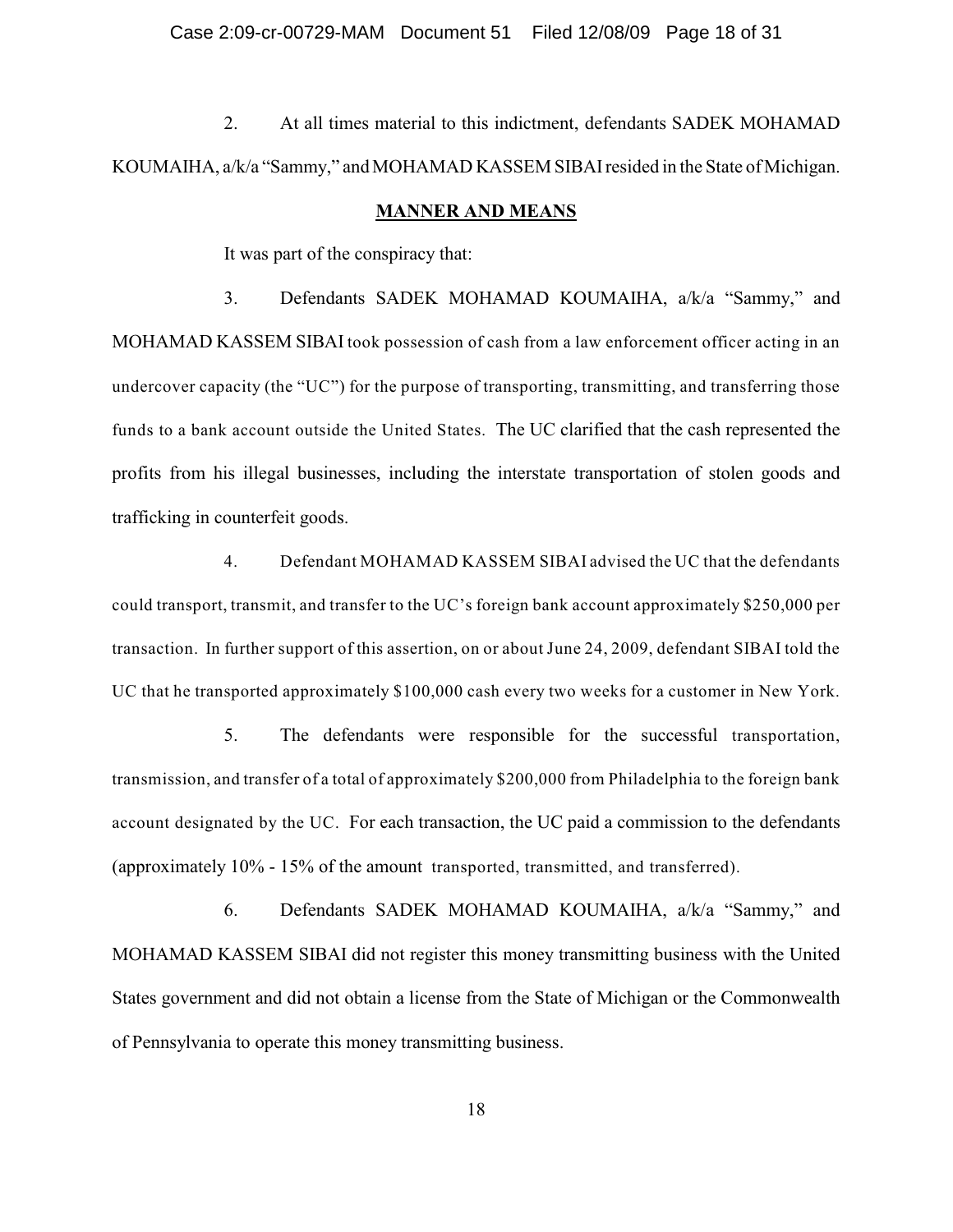#### **OVERT ACTS**

In furtherance of the conspiracy, defendants SADEK MOHAMAD KOUMAIHA, a/k/a "Sammy," and MOHAMAD KASSEM SIBAI, and others known and unknown to the grand jury, committed the following overt acts in the Eastern District of Pennsylvania and elsewhere:

1. On or about April 18, 2008, after taking possession of approximately \$57,500 in cash from the UC in Philadelphia, defendant SADEK MOHAMAD KOUMAIHA, a/k/a "Sammy," agreed to transport, transmit, and transfer approximately \$50,000 to a foreign bank account that the UC designated.

2. On or about July 10, 2008, after taking possession of approximately \$55,000 in cash from the UC, which the UC had brought to Chicago from Philadelphia, defendant SADEK MOHAMAD KOUMAIHA, a/k/a "Sammy," agreed to transport, transmit, and transfer approximately \$50,000 to a foreign bank account that the UC designated.

3. On or about April 10, 2009, after taking possession of approximately \$55,000 in cash from the UC in Philadelphia, defendants SADEK MOHAMAD KOUMAIHA, a/k/a "Sammy," and MOHAMAD KASSEM SIBAI agreed to transport, transmit, and transfer approximately \$50,000 to a foreign bank account that the UC designated.

4. On or about July 23, 2009, after taking possession of approximately \$55,000 in cash from the UC in Philadelphia, defendant MOHAMAD KASSEM SIBAI agreed to transport, transmit, and transfer approximately \$50,000 to a foreign bank account that the UC designated.

All in violation of Title 18, United States Code, Section 371.

19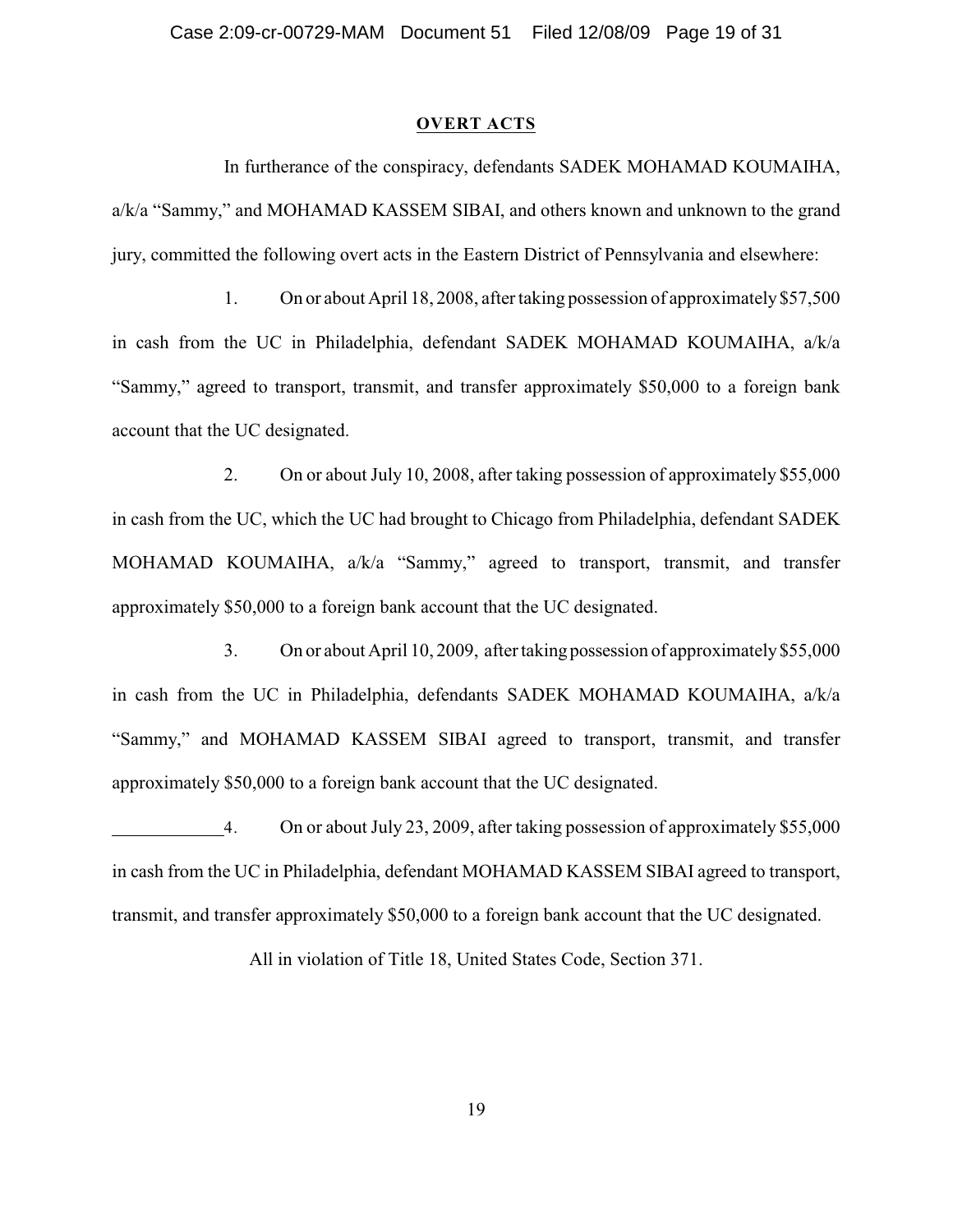## **COUNT THIRTY-ONE**

## **(Conducting an Unlicensed Money Transmitting Business)**

## **THE GRAND JURY FURTHER CHARGES THAT:**

1. Paragraphs Two through Six, and Overt Acts One through Four, of Count Thirty are realleged here.

2. From at least in or about April 2008 through in and about November 2009,

in the Eastern District of Pennsylvania and elsewhere, defendants

# **SADEK MOHAMAD KOUMAIHA, a/k/a "Sammy," and MOHAMAD KASSEM SIBAI**

knowingly conducted, controlled, managed, supervised, directed and owned part and all of an unlicensed money transmitting business, and aided and abetted the conduct, control, management, supervision, direction and ownership of such a money transmitting business, which business affected interstate and foreign commerce, that is, (a) a business operated without an appropriate money transmitting license in a state where such operation is punishable as a misdemeanor or a felony under state law, that is, the State of Michigan and the Commonwealth of Pennsylvania, (b) a business required to register with the Financial Crimes Enforcement Network ("FinCEN"), an agency of the United States government, pursuant to Section 5330 of Title 31, United States Code, and (c) a business that otherwise involves the transportation and transmission of funds that are known to the defendants to have been derived from criminal offenses and are intended to be used to promote and support unlawful activity.

In violation of Title 18, United State Code, Sections 1960 and 2.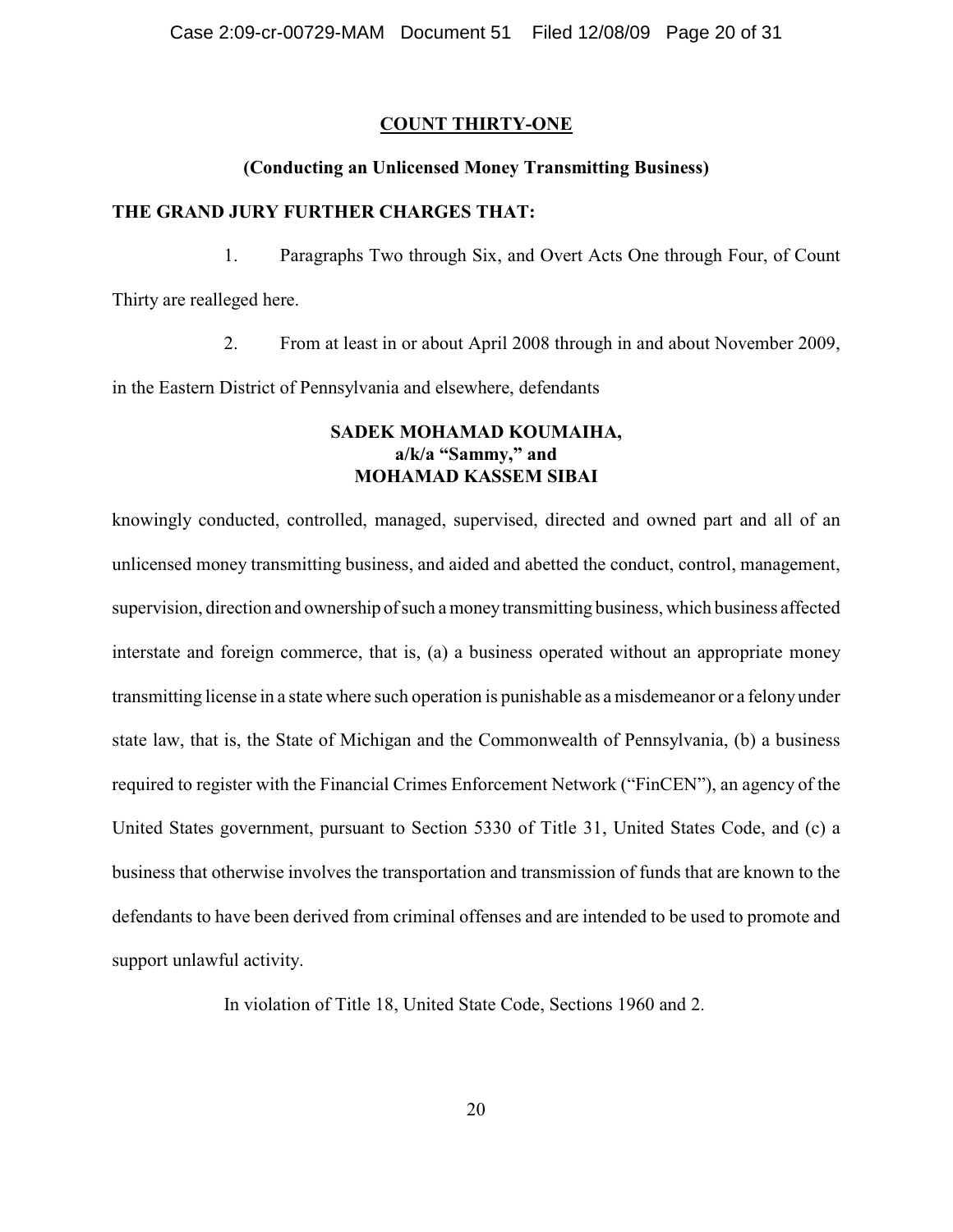#### **COUNT THIRTY-TWO**

#### **(Conspiracy to Make False Statements to Government Officials)**

### **THE GRAND JURY FURTHER CHARGES THAT:**

1. From at least in or about July 2009 through and including in or about

November 2009, in the Eastern District of Pennsylvania and elsewhere, defendants

## **MOHAMAD KASSEM SIBAI and SHADY ANIS GHADBAN, a/k/a "Danny,"**

conspired and agreed with others known and unknown to the grand jury to commit offenses against the United States, that is, in a matter within the jurisdiction of the Social Security Administration, an agency of the executive branch of the United States, to knowingly and willfully falsify, conceal, and cover up material facts by trick, scheme, and device, and make materially, false, fictitious, and fraudulent statements and representations, and make and use false writings and documents knowing the same to contain materially false, fictitious, and fraudulent statement and entry, in violation of Title 18, United States Code, Section 1001.

### **MANNER AND MEANS**

 2. It was part of the conspiracy that defendants MOHAMAD KASSEM SIBAI and SHADY ANIS GHADBAN, a/k/a "Danny," and others known and unknown to the grand jury, took steps to submit materially false information to the Social Security Administration and acquire social security numbers for false identities and cards bearing those numbers.

### **OVERT ACTS**

In furtherance of this conspiracy, defendants MOHAMAD KASSEM SIBAI and SHADY ANIS GHADBAN, a/k/a "Danny," and others known and unknown to the grand jury,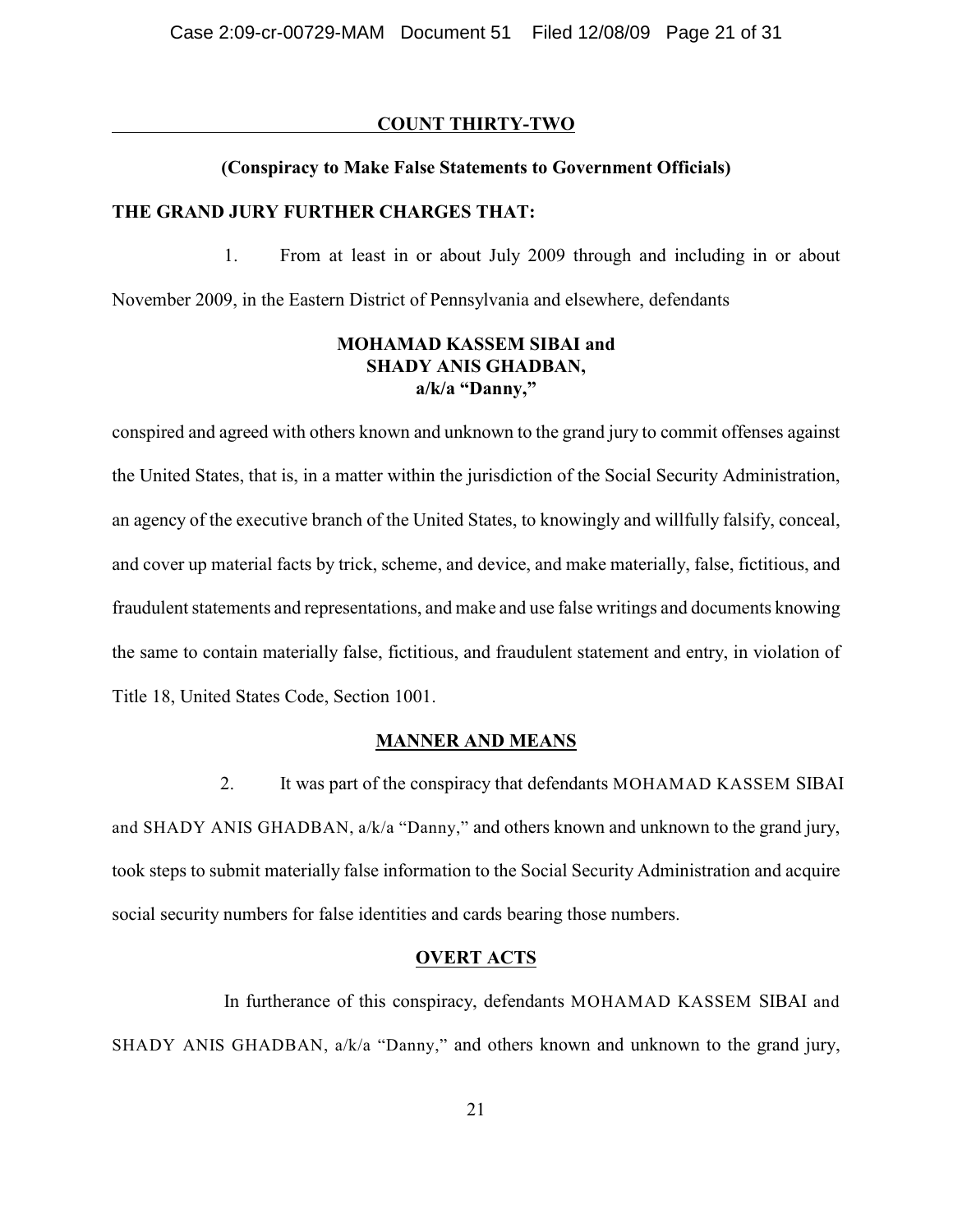### Case 2:09-cr-00729-MAM Document 51 Filed 12/08/09 Page 22 of 31

committed the following overt acts in the Eastern District of Pennsylvania and elsewhere:

1. On or about July 21, 2009, defendant MOHAMAD KASSEM SIBAI traveled to Philadelphia and explained to a law enforcement officer acting in an undercover capacity (the "UC") that the conspirators would be very interested in obtaining fraudulent driver's licenses and social security cards from the UC.

2. On or about November 5, 2009, defendants MOHAMAD KASSEM SIBAI and SHADY ANIS GHADBAN, a/k/a "Danny," traveled to Philadelphia and delivered to the UC applications for social security cards containing materially false information.

All in violation of Title 18, United States Code, Section 371.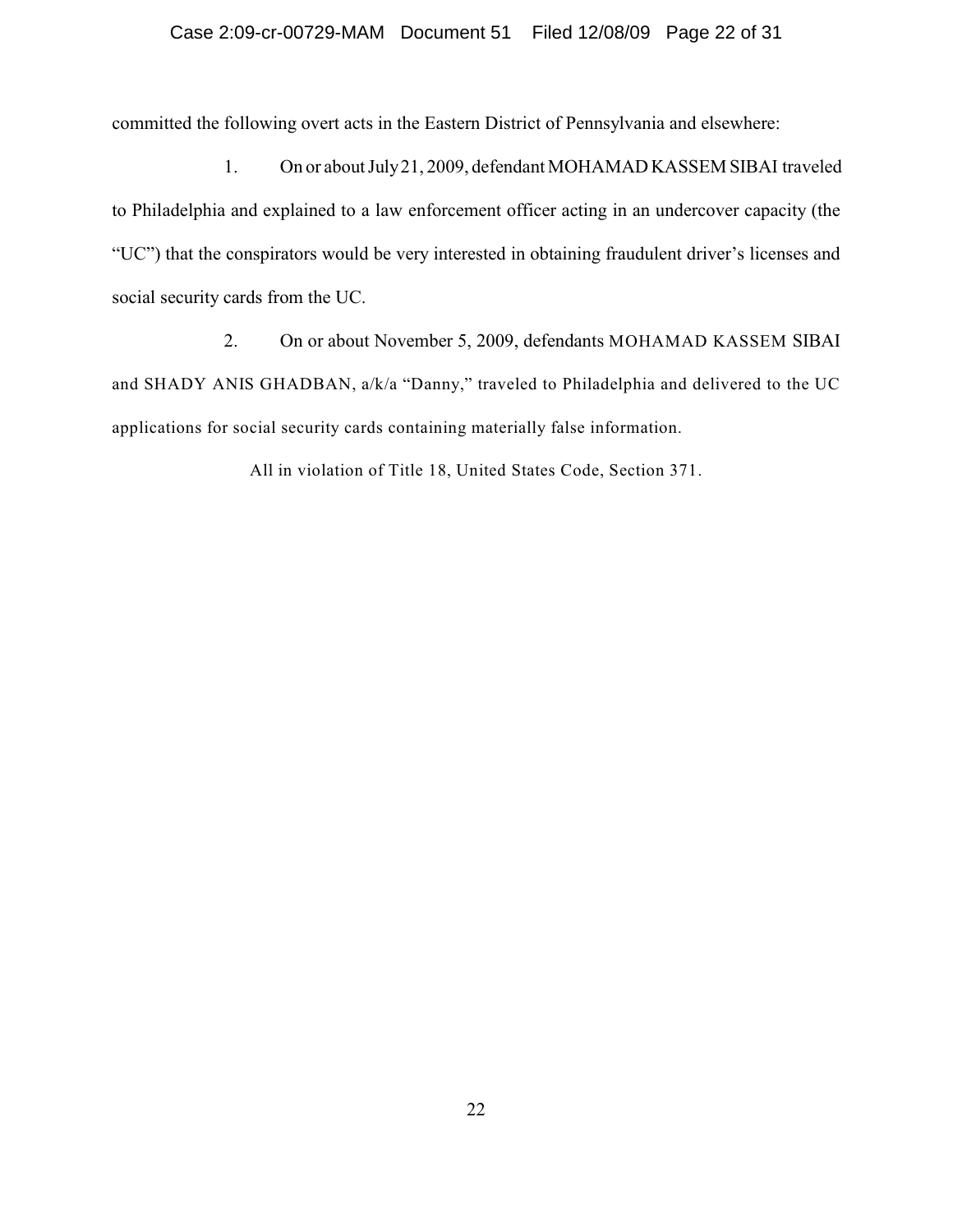### **COUNT THIRTY-THREE**

## **(Conspiracy to Commit Visa Fraud)**

### **THE GRAND JURY FURTHER CHARGES THAT:**

1. From in or about July 2009 through and including in or about November 2009,

in the Eastern District of Pennsylvania and elsewhere, defendants

## **MOHAMAD KASSEM SIBAI and ALI KASSEM EL-SIBAI**

conspired and agreed with others known and unknown to the grand jury to commit offenses against the United States, that is, to use, attempt to use, possess, obtain, accept, and receive a visa and other documents prescribed by statute and regulation for entry into and as evidence of authorized stay in the United States, knowing it to be forged, counterfeited, altered, and falsely made, and to have been procured by means of any false claim and statement, and to have been otherwise procured by fraud and unlawfully obtained, in violation of Title 18, United States Code, Section 1546.

## **MANNER AND MEANS**

2. At all times material to this indictment, defendant ALI KASSEM EL-SIBAI was a citizen of Lebanon and did not have lawful immigration status in the United States.

 3. It was part of the conspiracy that defendants MOHAMAD KASSEM SIBAI and ALI KASSEM EL-SIBAI , and others known and unknown to the grand jury, paid approximately \$5,000 cash to a law enforcement officer acting in an undercover capacity (the "UC") in exchange for a tourist visa, which the UC represented to be procured by fraudulent means and which authorized entry into the United States by defendant ALI KASSEM EL-SIBAI.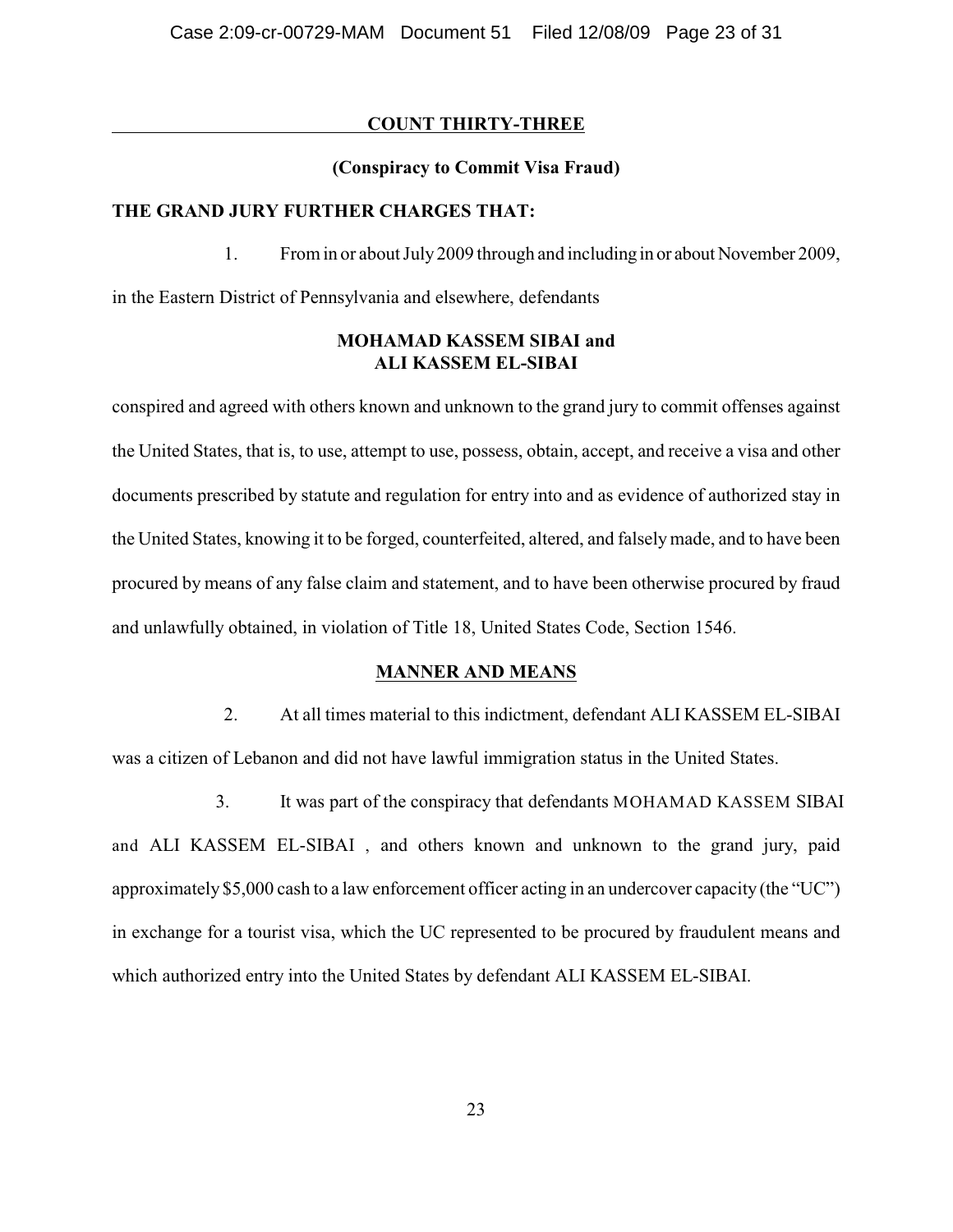### **OVERT ACTS**

In furtherance of this conspiracy, defendants MOHAMAD KASSEM SIBAI and ALI KASSEM EL-SIBAI, and others known and unknown to the grand jury, committed the following overt acts in the Eastern District of Pennsylvania and elsewhere:

1. On or about August 15, 2009, defendant MOHAMAD KASSEM SIBAI traveled to Philadelphia and delivered a copy of defendant ALI KASSEM EL-SIBAI's Lebanese passport to the UC in furtherance of the conspirators' scheme to obtain a tourist visa permitting defendant ALI KASSEM EL-SIBAI to enter the United States.

2. On or about October 28, 2009, defendant MOHAMAD KASSEM SIBAI traveled to Philadelphia and delivered approximately \$5,000 cash to the UC.

3. On or about November 6, 2009, defendant MOHAMAD KASSEM SIBAI, defendant ALI KASSEM EL-SIBAI, and the UC participated in a conference call where defendant MOHAMAD KASSEM SIBAI and ALI KASSEM EL-SIBAI discussed the illegal procurement of the visa for defendant ALI KASSEM EL-SIBAI by the UC.

All in violation of Title 18, United States Code, Section 371.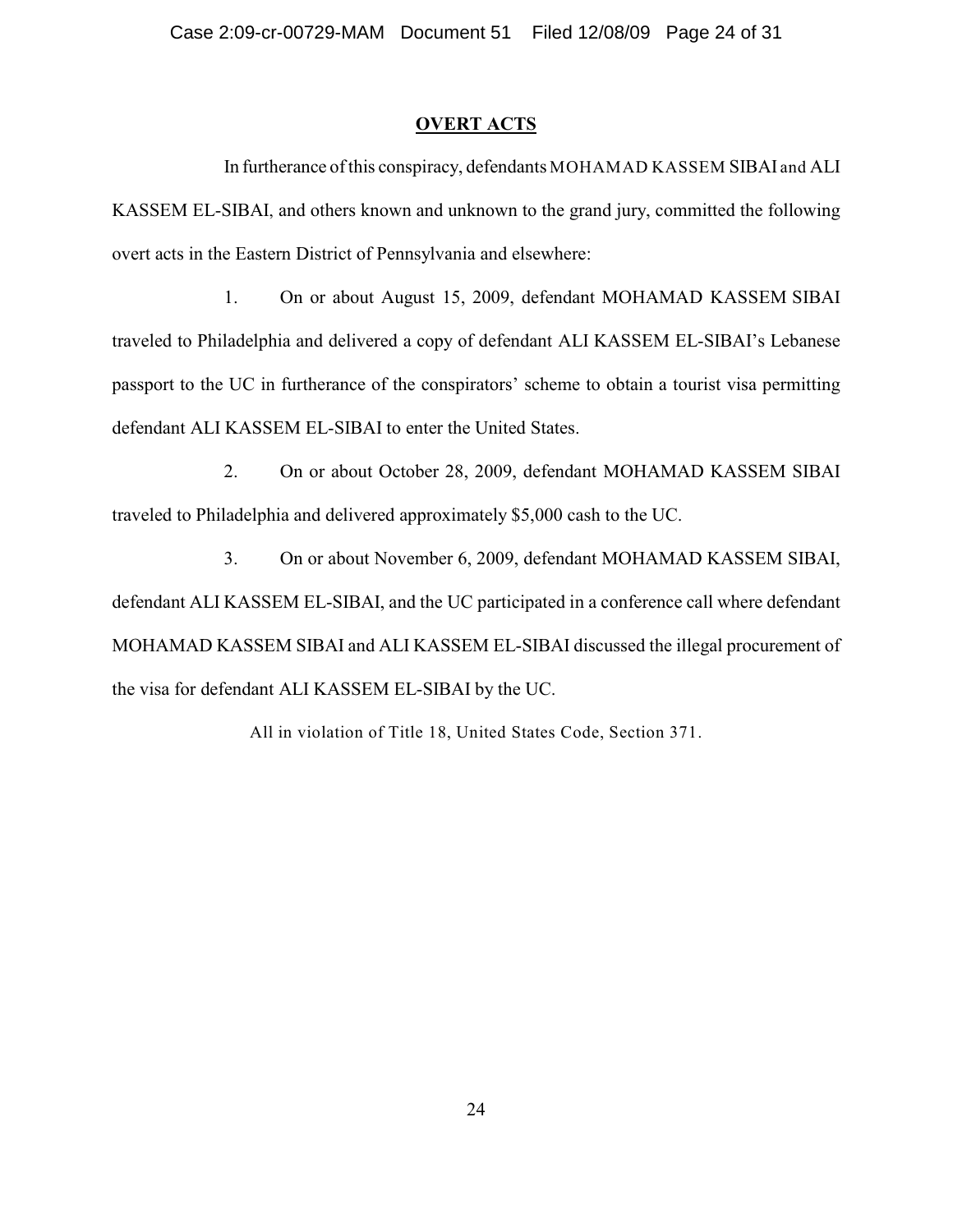### **COUNT THIRTY-FOUR**

### **(Conspiracy to Commit Passport Fraud)**

### **THE GRAND JURY FURTHER CHARGES THAT:**

1. From in or about July 2009 through and including in or about November 2009,

in the Eastern District of Pennsylvania and elsewhere, defendants

## **MOHAMAD KASSEM SIBAI, SHADY ANIS GHADBAN, a/k/a "Danny," and KASSEM EL-SIBAI,**

conspired and agreed with others known and unknown to the grand jury to commit offenses against the United States, that is, to willfully and knowingly make a false statement in an application for passport with intent to induce or secure the issuance of a passport under the authority of the United States, either for his own use or the use of another, contrary to the laws regulating the issuance of passports or the rules prescribed pursuant to such laws, in violation of Title 18, United States Code, Section 1542.

## **MANNER AND MEANS**

At all times material to this indictment:

2. Defendants MOHAMAD KASSEM SIBAI and KASSEM EL-SIBAI were both citizens of Lebanon.

3. Defendant SHADY ANIS GHADBAN, a/k/a "Danny," was a citizen of the United States of America.

 4. It was part of the conspiracy that defendant MOHAMAD KASSEM SIBAI facilitated the acquisition of United States passports by defendants SHADY ANIS GHADBAN, a/k/a "Danny," KASSEM EL-SIBAI, and others, through fraudulent means from a law enforcement officer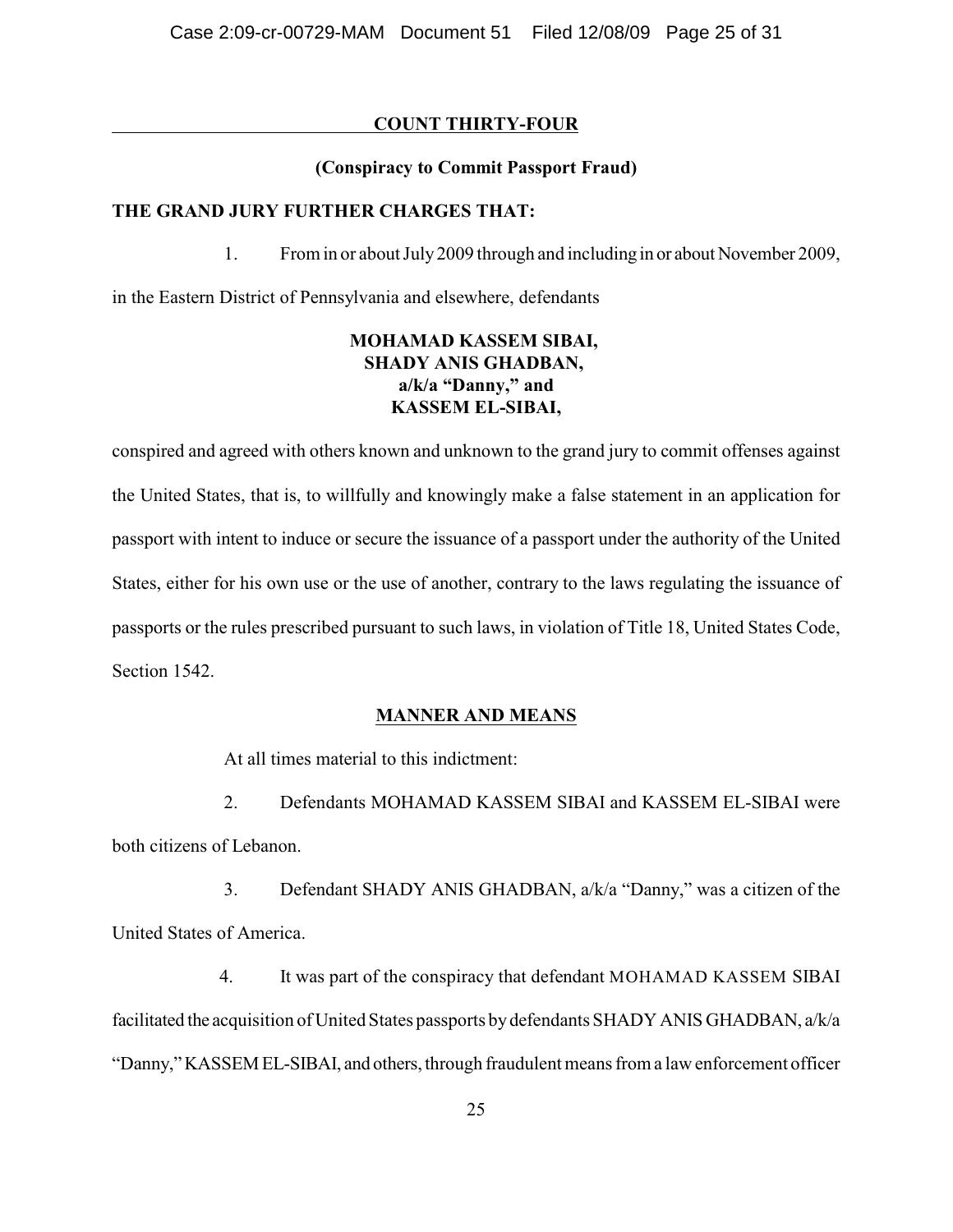acting in an undercover capacity (the "UC") in exchange for thousands of dollars in cash.

#### **OVERT ACTS**

In furtherance of this conspiracy, defendants MOHAMAD KASSEM SIBAI, SHADY ANIS GHADBAN, a/k/a "Danny," and KASSEM EL-SIBAI, and others known and unknown to the grand jury, committed the following overt acts in the Eastern District of Pennsylvania and elsewhere:

1. On or about October 1, 2009, defendant MOHAMAD KASSEM SIBAI agreed to pay approximately \$10,000 to the UC for a United States passport in the name of Individual #1.

2. On or about October 28, 2009, defendant MOHAMAD KASSEM SIBAI traveled to Philadelphia and asked the UC to obtain a United States passport in the name of defendant KASSEM EL-SIBAI.

3. On or about November 5, 2009, SHADY ANIS GHADBAN, a/k/a "Danny," traveled to Philadelphia and asked the UC to obtain a United States passport under a false name for use by defendant GHADBAN.

4. On or about November 22, 2009, defendants MOHAMAD KASSEM SIBAI and KASSEM EL-SIBAI traveled to New York City in preparation for a meeting with the UC in Philadelphia.

5. On or about November 23, 2009, defendant KASSEM EL-SIBAI assured the UC via telephone that he was coming soon to Philadelphia to bring money to the UC in payment for a United States passport.

All in violation of Title 18, United States Code, Section 371.

26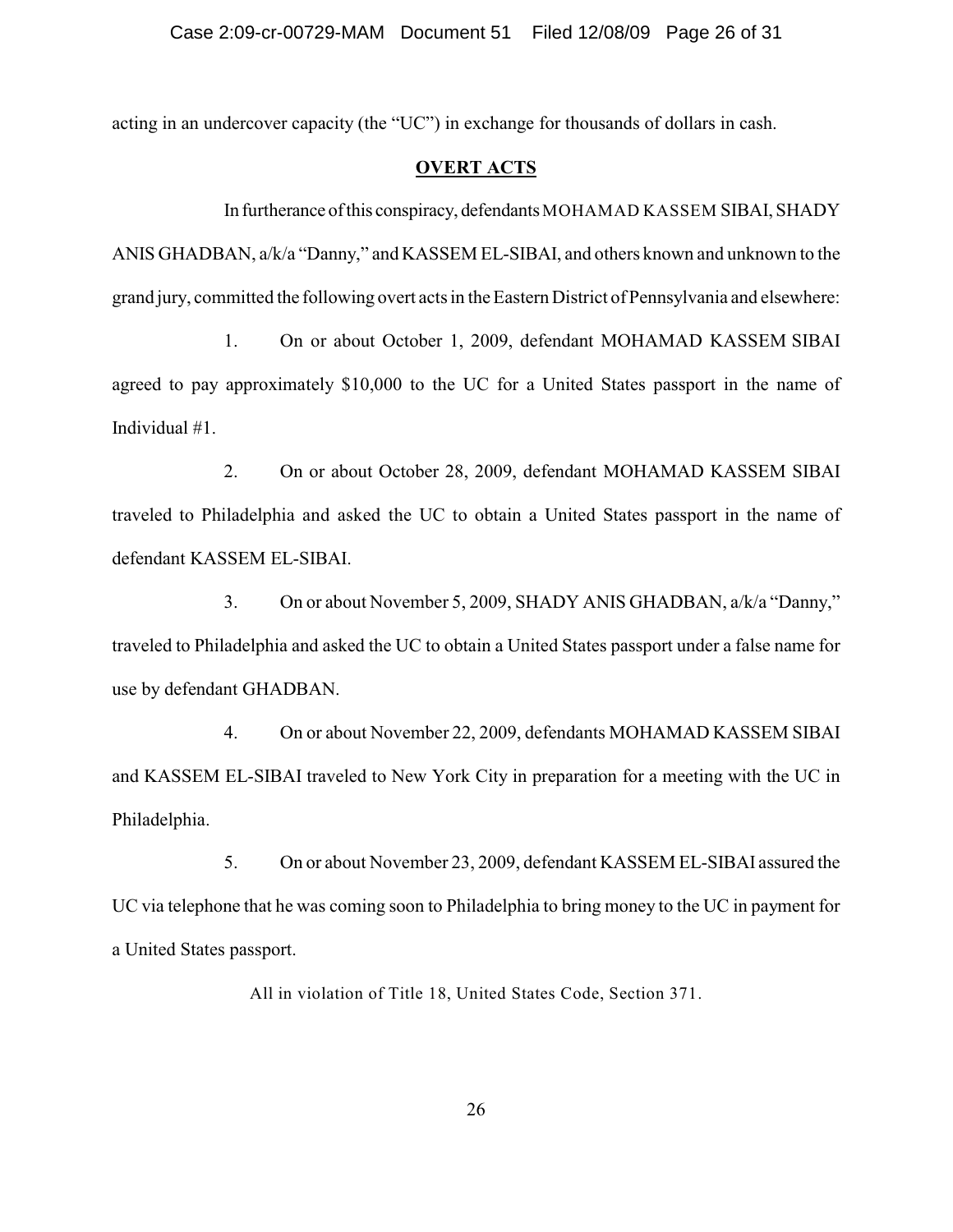### **NOTICE OF FORFEITURE**

### **THE GRAND JURY FURTHER CHARGES THAT:**

1. As a result of the violations of Title 18, United States Code, Sections 371,

1960, 2314, and 2320 set forth in this Indictment, defendants

# **SADEK MOHAMAD KOUMAIHA, a/k/a "Sammy," MOHAMAD KASSEM SIBAI, HASSAN MAHMOUD KOUMAIHA, ALI-IBRAHIM EL SAYED ABDALLAH, MOHAMAD MAJED, BILAL HUSSEIN HAMDEN, a/k/a "Billy," and SHADY ANIS GHADBAN, a/k/a "Danny," ALI KASSEM EL-SIBAI KASSEM EL-SIBAI ALI ABBAS ABOU-KHALIL**

shall forfeit to the United States of America

(a) Any property, real or personal, which constitutes or is derived from proceeds traceable to any offence constituting "specified unlawful activity," i.e., transportation of stolen goods, or a conspiracy to commit such offense, including but not limited to:

- (1) the sum of \$1,000,000 U.S. currency (forfeiture money judgment).
- (b) Any article, the making or trafficking of which is, prohibited under

section 2320 of Title 18; any property used, or intended to be used, in any manner or part of commit or facilitate, the commission of an offense under section 2320 of Title 18; and any property constituting or derived from any proceeds obtained directly or indirectly as a result of the commission of an offense under section 2320 of Title 18, including but not limited to: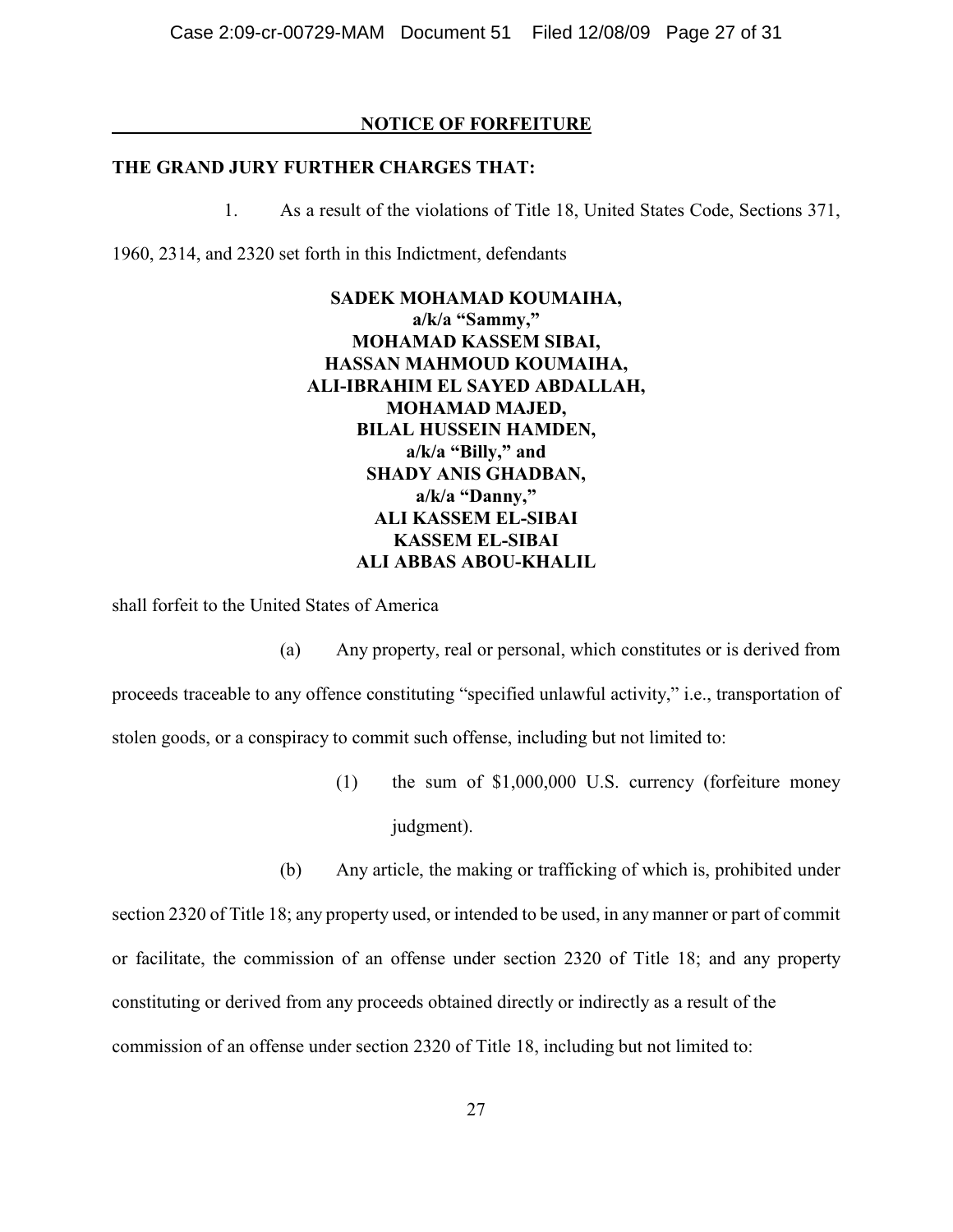- (1) the sum of \$150,000 U.S. currency (forfeiture money judgment);
- (2) 2,690 pairs of counterfeit Nike shoes;
- (3) 850 counterfeit cellular phones, including Motorola, Nokia, Samsung and Blackberry brands.
- (c) Any property, real or personal, involved in an offense under Title 18,

United States Code, Section 1960, or any property traceable to such property, including but not limited to:

- (1) the sum of \$222,500 U.S. currency (forfeiture money judgment); and
- (2) funds in Mobile Planet Limited accounts # 411408701838 and # 817229172838 in HSBC Bank, Hong Kong.

2. If any of the property subject to forfeiture, as a result of any act or omission

of the defendants:

- (a) cannot be located upon the exercise of due diligence;
- (b) has been transferred or sold to, or deposited with, a third party;
- (c) has been placed beyond the jurisdiction of the Court;
- (d) has been substantially diminished in value; or
- (e) has been commingled with other property which cannot be divided without difficulty;

it is the intent of the United States, pursuant to Title 21, United States Code, Section 853(p), which is incorporated by 28, United States Code, Section 2461(c) and Title 18, United States Code,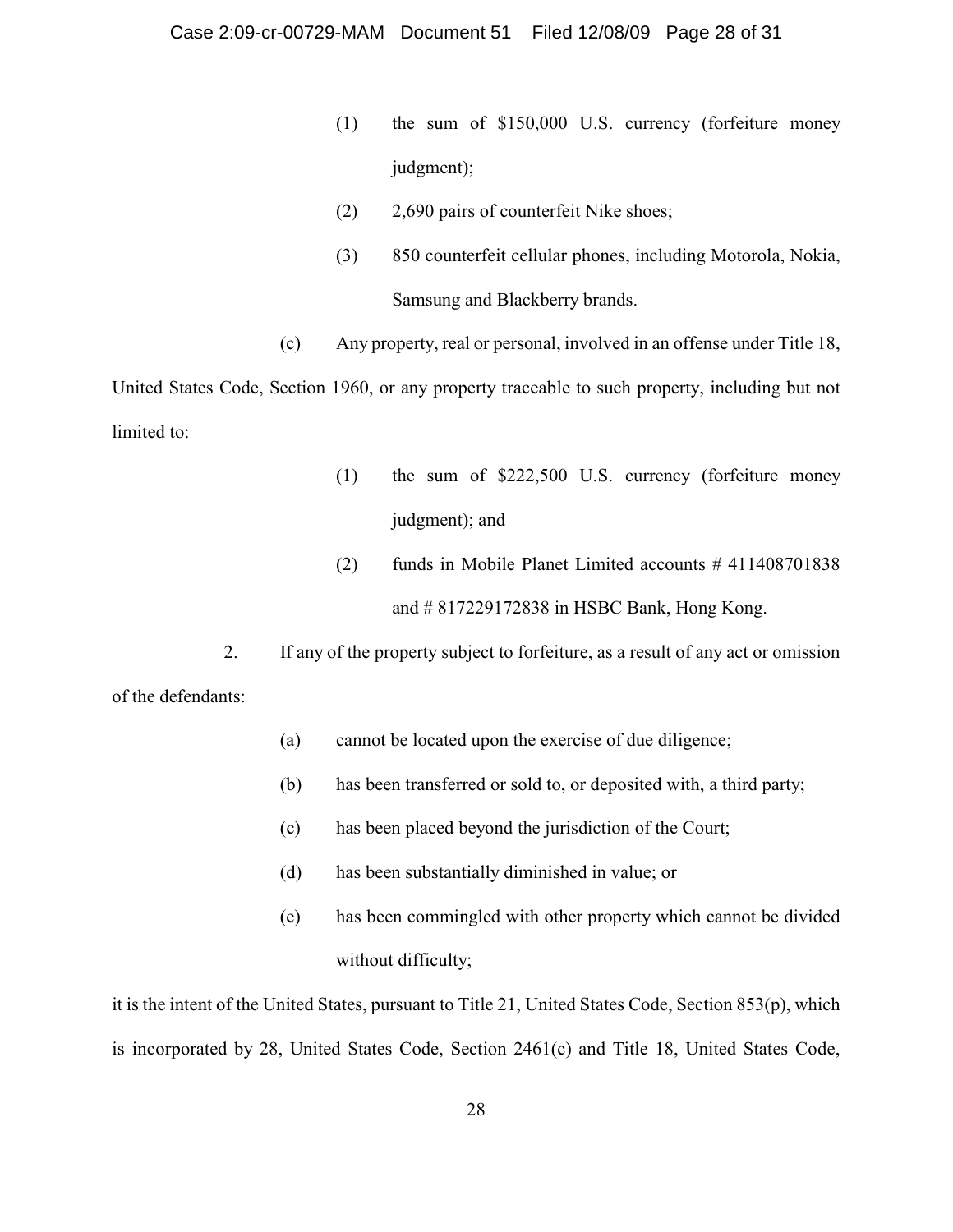Sections 982(b)(1) and 2323(b)(2)(A), to seek forfeiture of any other property of the defendants up to the value of the property subject to forfeiture, including but not limited to:

- (a) a Toyota 4-Runner (and keys), VIN JTEBU14RX40048635, (New York license plate CRM8051), used on or about August 27, 2009 and on or about September 25, 2009;
- (b) a Honda Fit (and keys), VIN JHMGD386X8S030327, (Michigan license plate BWU9174), used on or about August 27, 2009 and on or about September 16, 2009;
- (c) a Honda Accord (and keys), VIN 1HGCP26768A007633, Michigan license plate BPP5697), used on or about June 26, 2009, on or about July 21, 2009, on or about July 22, 2009, on or about July 28, 2009, and on or about September 25, 2009;
- (d) a Toyota RAV-4 (and keys), VIN JT3GP10V4V0014572, (Michigan license plate BSH4762), used on or about April 9, 2008 and on or about May 13, 2008;
- (e) a Ford Explorer (and keys), VIN 1FMEU64E57UB43432, (Michigan license plate BPA5554), used on or about March 26, 2009 and on or about March 27, 2009;
- (f) funds in Mobile Planet Limited accounts  $\#$  411408701838 and  $\#$ 817229172838 in HSBC Bank, Hong Kong;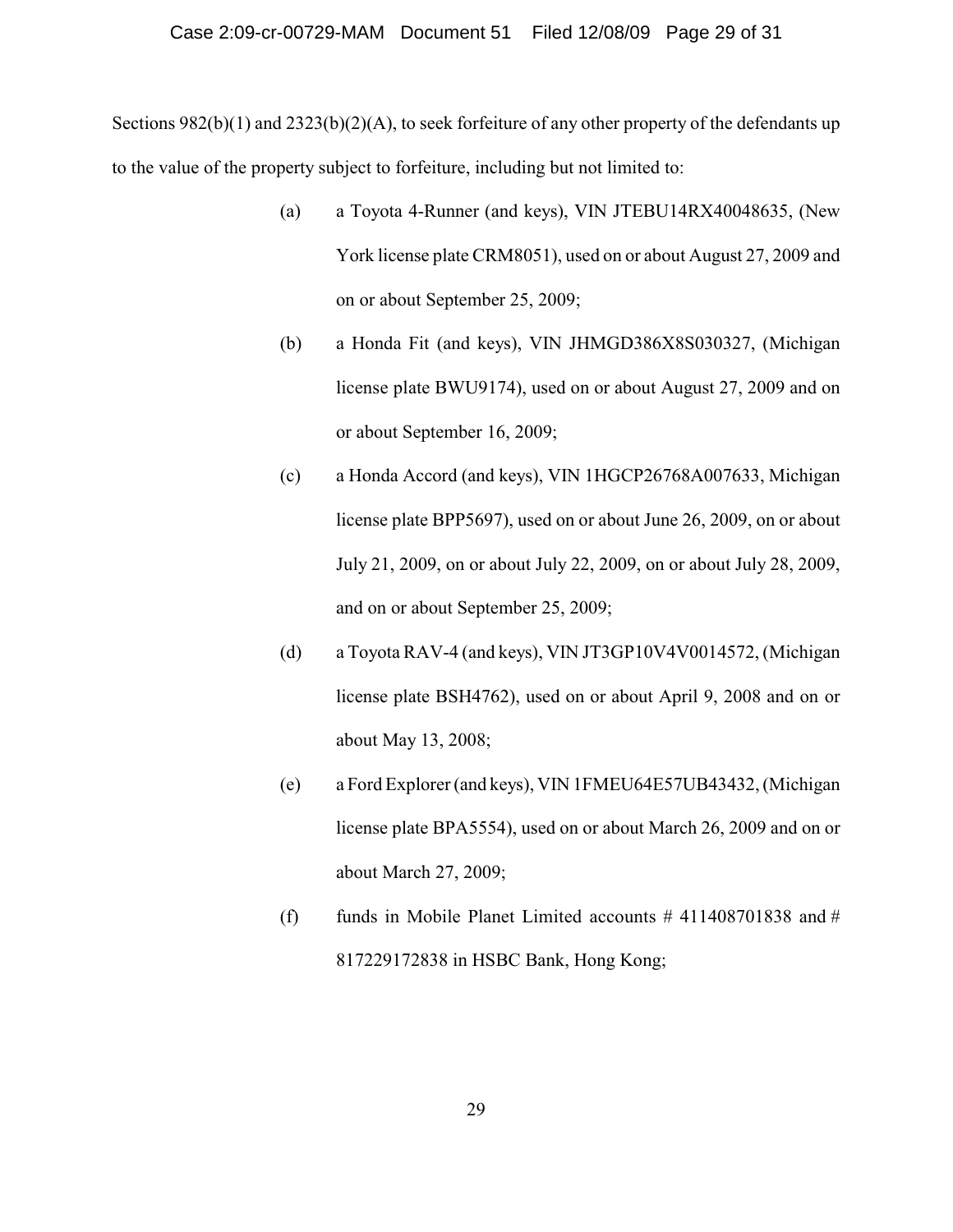- (g) funds in accounts of, and assets of, businesses, ELS Wireless, Mobile Planet Ltd, and Mega Wholesale; and
- (h) U.S. currency seized from the defendants at the time of their arrests between on or about November 22-23, 2009, including:
	- (1) approximately \$3,975 cash seized from defendant SADEK MOHAMAD KOUMAIHA, a/k/a "Sammy;"
	- (2) approximately \$952 cash seized from defendant MOHAMAD KASSEM SIBAI;
	- (3) approximately \$351 cash seized from defendant HASSAN MAHMOUD KOUMAIHA;
	- (4) approximately \$805 cash seized from defendant ALI-IBRAHIM EL SAYED ABDALLAH;
	- (5) approximately \$123 cash seized from defendant MOHAMAD MAJED; and